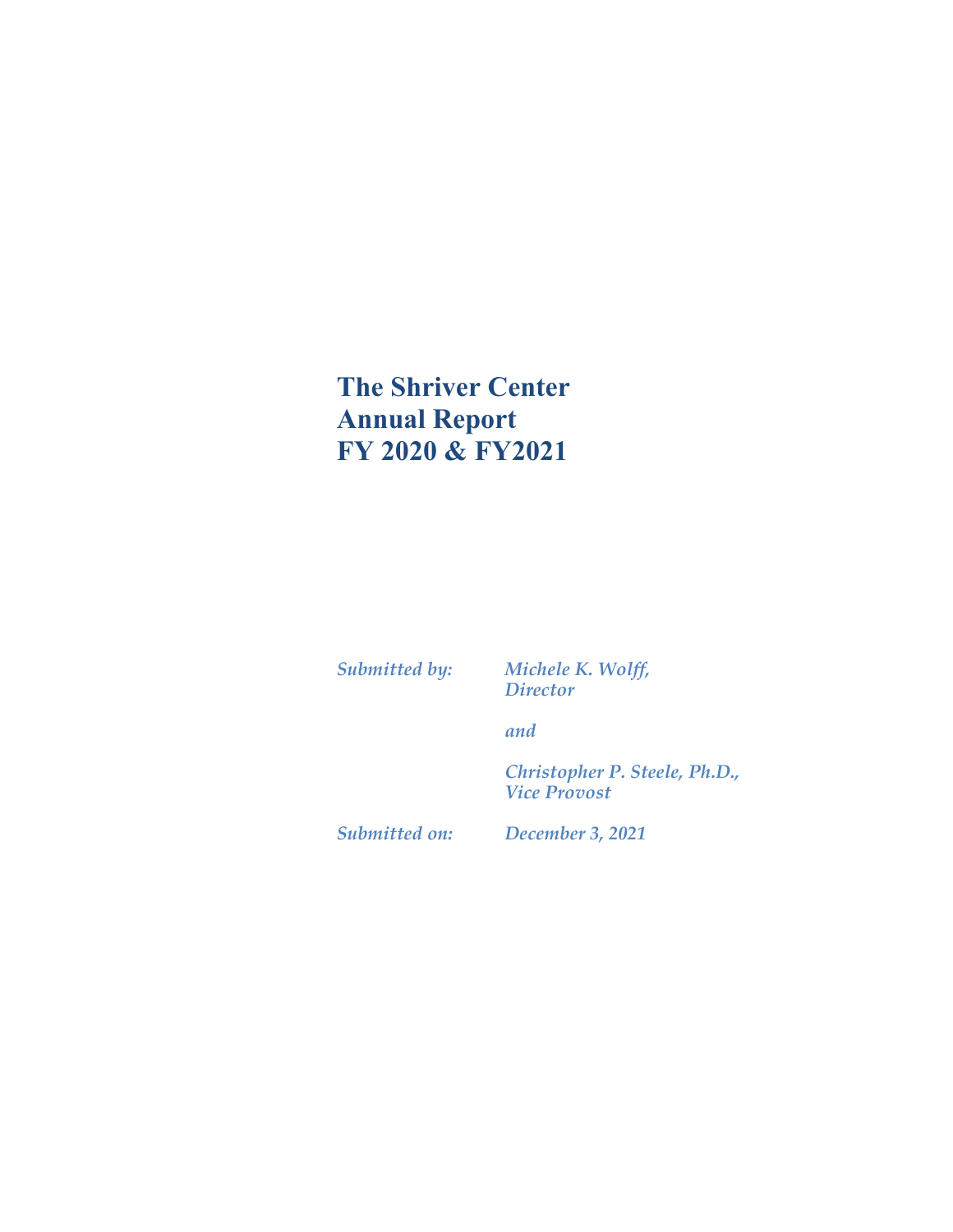# UMBC The Shriver Center

# **FY 2020 & FY 2021 Annual Report**

### **TABLE OF CONTENTS**

| <b>RELATIONSHIP OF THE CENTER'S ACTIVITIES TO UMBC'S MISSION &amp; VISION</b> | 1                                               |
|-------------------------------------------------------------------------------|-------------------------------------------------|
| <b>Mission</b>                                                                | 1                                               |
| <b>Vision</b>                                                                 | 1                                               |
| Race Equity                                                                   | $\mathbf{1}$                                    |
| Patnership                                                                    | $\mathbf{1}$                                    |
| FY2020 - FY2021: YEARS IN REVIEW                                              | $\overline{c}$                                  |
| Shriver Center (Center-wide Highlights)                                       | $\begin{array}{c} 2 \\ 2 \\ 2 \\ 5 \end{array}$ |
| Return on Investment                                                          |                                                 |
| Pandemic Response                                                             |                                                 |
| Fundraising                                                                   |                                                 |
| Faculty/Staff Collaboration                                                   | 5                                               |
| <b>Engaged Scholarship</b>                                                    | 6                                               |
| Other Campus & Community-based Collaboration                                  | $8\phantom{.}$                                  |
| National, Regional, and Local Recognition                                     | 8                                               |
| Shriver Center Programs/Units (Highlights for FY2020 & FY2021)                | 9                                               |
| Service-Learning & Community Engagement                                       | 9                                               |
| <b>Shriver Peaceworker Fellows Program</b>                                    | 15                                              |
| <b>Public Service Scholars Programs</b>                                       | 19                                              |
| The Choice Program at UMBC                                                    | 20                                              |
| <b>GRANTS, CONTRACTS, AND GIFTS</b>                                           | 23                                              |
| <b>UMBC RESOURCES</b>                                                         | 24                                              |
| Support for Center Initiatives/Overhead Support                               | 24                                              |
| Space                                                                         | 24                                              |
| Funding                                                                       | 25                                              |
| Faculty & Staff                                                               | 25                                              |
| <b>OPPORTUNITIES &amp; CHALLENGES</b>                                         | 25                                              |
| <b>FY22 GOALS &amp; OBJECTIVES</b>                                            | 26                                              |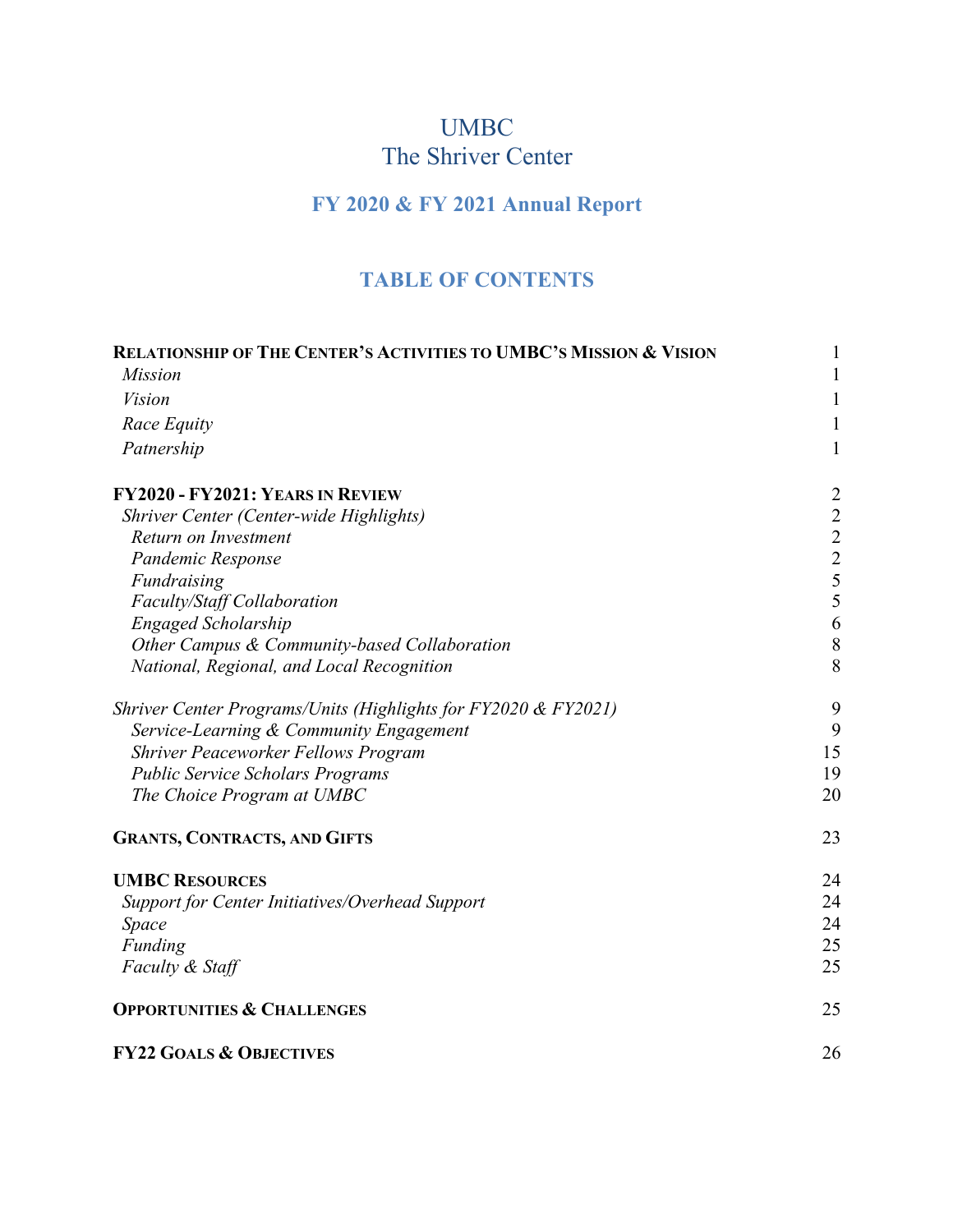# **Relationship of The Shriver Center's Activities to UMBC's Mission & Vision**

Through its work, the Center supports UMBC's mission and vision, with special emphasis on the elements of the mission and vision statements as highlighted below:

### *Mission*

UMBC is a dynamic public research university integrating teaching, research and **service to benefit the citizens of Maryland**. As an Honors University, the campus offers academically talented students a strong undergraduate liberal arts foundation that prepares them for graduate and professional study, entry into the workforce, and **community service and leadership**. UMBC emphasizes science, engineering, information technology, human services and public policy at the graduate level. UMBC contributes to the economic development of the State and the region through **entrepreneurial initiatives**, **workforce training, K-16 partnerships**, and technology commercialization **in collaboration with public agencies and the corporate community**. UMBC is **dedicated to cultural and ethnic diversity, social responsibility** and lifelong learning.

### *Vision*

Our UMBC community redefines excellence in higher education through an **inclusive culture** that **connects innovative teaching and learning, research across disciplines, and civic engagement**. We will advance knowledge, **economic prosperity**, and **social justice** by welcoming and inspiring inquisitive minds from all backgrounds.

### *Race Equity*

In 2017, the Shriver Center received funding from the American Association of Colleges and Universities (AAC&U) to create a Truth, Racial Healing and Transformation Campus Center. Under the leadership of the Shriver Center's Choice Program, the Shriver Center is working to become an anti-racist organization. An essential component of this work has been the development of a <u>race equity statement</u>, finalized in 2020. This statement was created through a deliberative, inclusive process of listening and dialogue. The result of this process is our aspirational principles and ideals as an organization and the people who comprise our community.

# *Partnership*

In 2020, Shriver Center staff and community-based partners created a *living document* reflecting our best current thinking about the values, principles, and practices needed to develop and sustain authentic, reciprocal, and mutually beneficial partnerships. This statement is inclusive of our anti-racism and social equity mission and values, extending those commitments and practices beyond our internal organization and into our collaborative community-based work. This document was created both as an aspirational north star, and as a useful reference and tool for ensuring that our partnership decisions and actions align with our values.

**FY2020 and FY2021: Years in Review**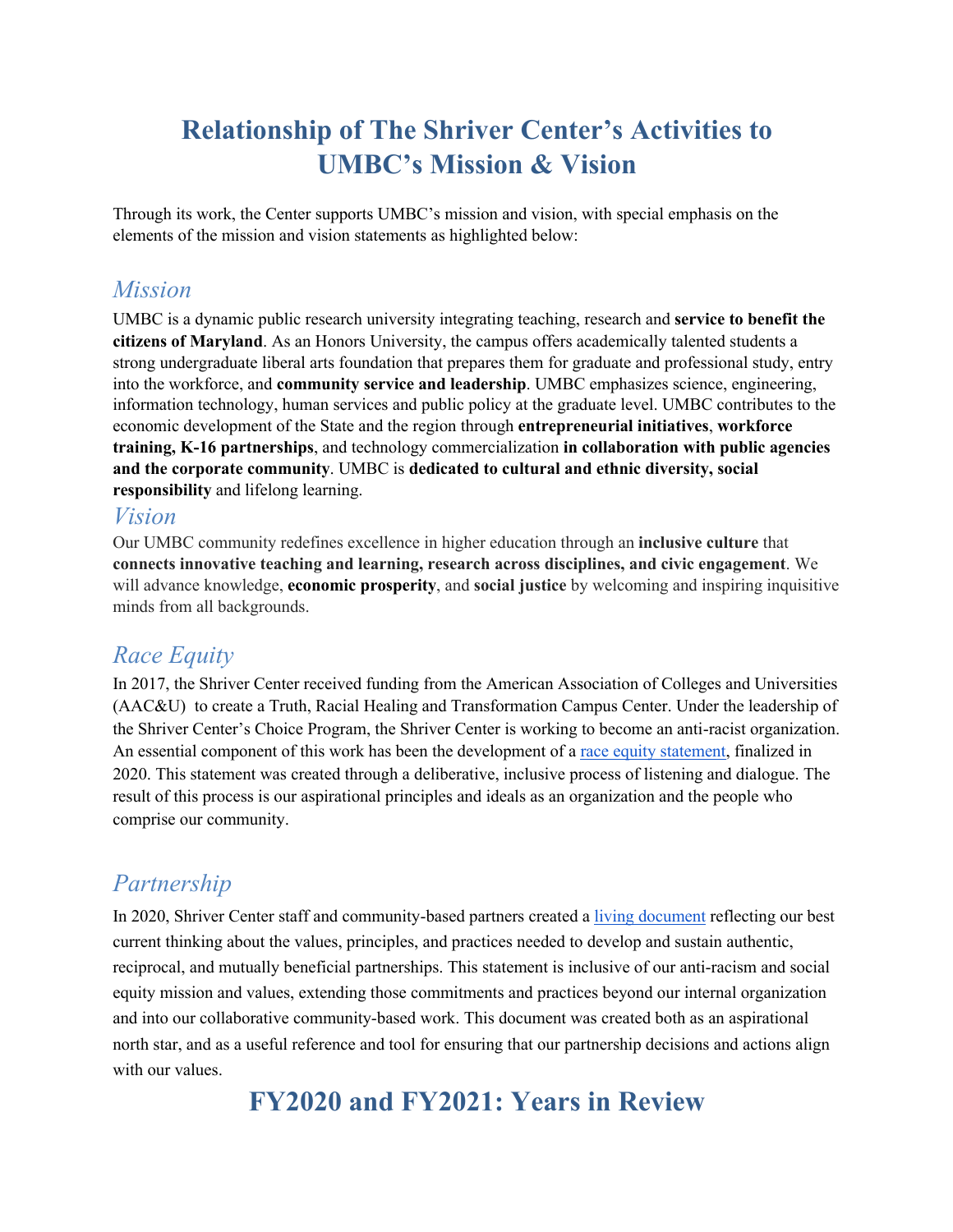### *Shriver Center (Center-wide highlights) Return on Investment: The value the Center brings to UMBC and our community:*

The Shriver Center is a nationally-recognized campus-based organization that, for nearly 30 years, has advanced the mission of UMBC as a leading public university, serving the region, state, and nation and putting into practice the principles and values of a community-engaged institution. **Investment in Shriver Center programs is an investment in student success and the prosperity of our region**. The Shriver Center promotes community-engaged teaching and learning, enhances research and development, and enriches community and civic life on campus, throughout Baltimore, and across Maryland. The impact of the Center is significant and has been assessed for students, faculty, and the university - all within the context of community partnerships. A summary of impact can be found here.

### *Pandemic Response:*

Across FY2020 and FY2021, the Shriver Center responded to the multiple pandemics of the COVID-19 virus, racial inequities/structural racism, and economic disparities, with a focus on aligning actions and activities with organizational values and principles.

#### *Accomplishments include*:

- Finalized anti-racism statement through an inclusive and iterative process; the statement is on the Shriver Center website, is being operationalized and integrated across programs, and is being shared with others on campus and beyond;
- Continuing to integrate Truth, Racial Healing & Transformation (TRHT) values/principles and operationalize anti-racism statement across all Shriver Center program curricula;
- Continuing to co-lead campus discussions on structural racism and white supremacy;
- Finalized and began sharing and implementing the Shriver Center Partnership Values, Principles, and Practices document; the document is on Shriver Center website and is being operationalized and integrated across programs and shared with others on campus and beyond;
- Hosted focus groups of students, faculty, and community-based partners and surveyed partners to gather feedback and co-create Service-Learning & Community Engagement (SLCE) experiences to meet community and student needs; resulted in new partnerships, wider reach to different types of students, and more focus on capacity building activities;
- Co-created community-building experiences with students to ensure sense of belonging and substantive engagement (for students in Peacworker Program, SLCE, Public Service Scholars);
- Peaceworker and Community Leadership programs implemented safe face-to-face class meetings in outdoor settings. Since Summer 2020, these "seminar in the park" sessions have provided carefully managed opportunities for student cohort development, social connection, and valuable place-based learning opportunities. For our Peaceworker Fellows in 10 different graduate programs, our practica have provided direct human and community connections to their graduate school experience. In many cases, we have been their single source of in-person experiences and relationships during their time in Baltimore. We did this successfully with a safety-first approach, and have had 100% retention of Fellows during this time.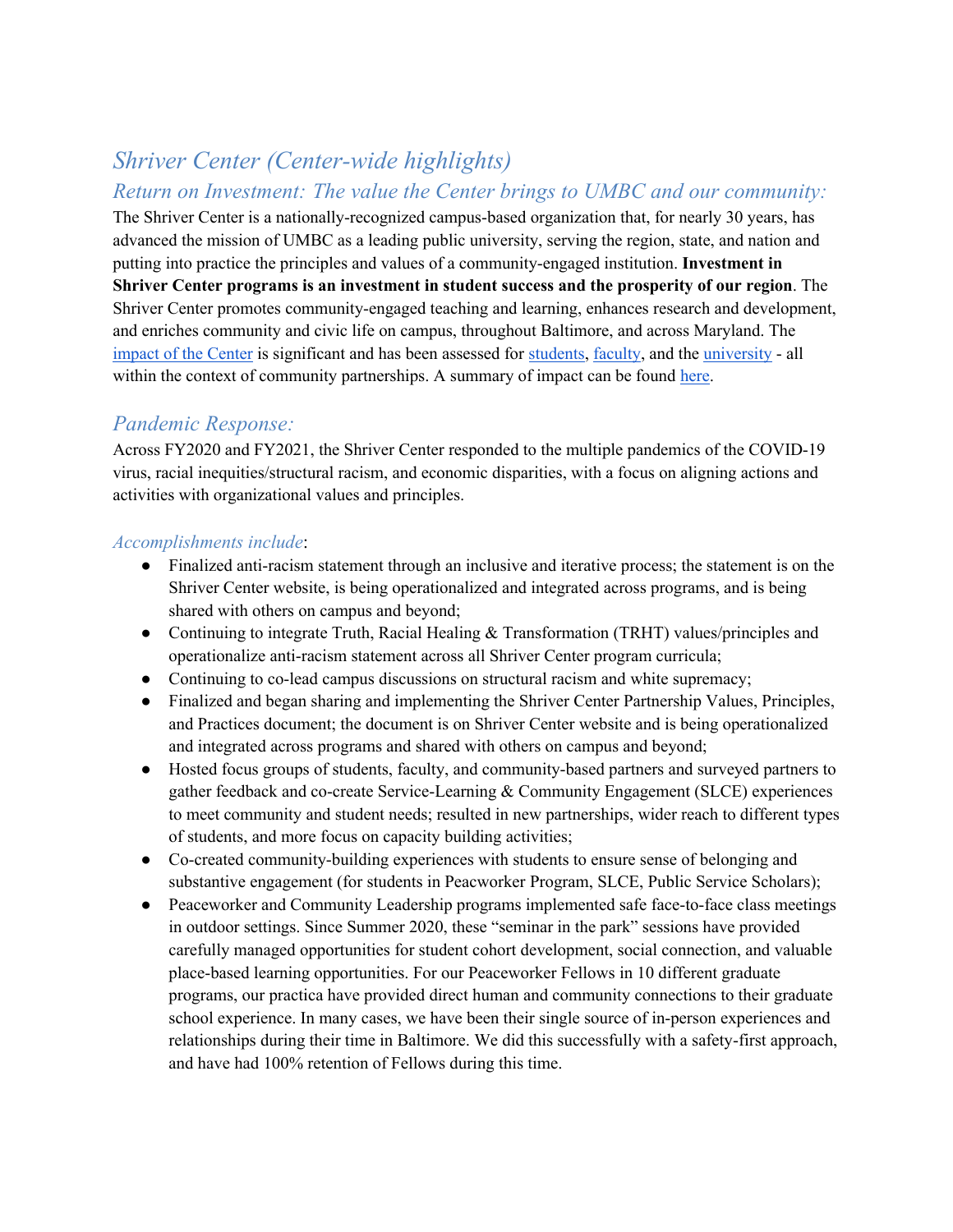- In the Spring of 2021, the Peaceworker Program accepted eleven new Fellows out of approximately 70 applicants, forming our largest cohort of Shriver Peaceworker Fellows since the founding of the program in 1994.
- Turned postponement of Public Service Scholars program into successful pilot of fall 2020 and spring 2021 programming with new elements (e.g., LinkedIn articles, digital stories, cross-sector learning);
- Choice moved quickly to fully remote services for young people without losing integrity of services (e.g., ensured technology access; provided virtual engagement; distributed essential supplies to families; continued Youth In Action and ArtRising);
- Partnered with the Provost's Office (Director, Innovations in Transfer Research and Practice) on 2020 and 2021 summer session Public History and Public Science collaborations with Howard Community College;
- Partnered with the Dean of CAHSS on a SP2021 Charlesmead Foundation-funded international project focused on art/digital storytelling as resistance to oppression (focused on COVID as oppressor);
- Partnered with Campus Compact Mid-Atlantic on FA2020 and SP2021 webinar series in collaboration with Middle States Commission on Higher Education (MSCHE) (focused on the intersection of community/civic engagement and MSCHE standards and student learning);
- Partnered with the Faculty Development Center to host FA2020 workshops on integration of Affective Functional Competencies into curricula, research, and community-based activity;
- Because of our unique needs and work of Shriver Center staff/programs, prompted the university to provide SU/FA 2020 guidance on how to navigate off-campus programs and activities to maintain integrity of community engagement and commitments to community members and our sponsors (i.e., some of our requests did not fit neatly into existing processes so they needed to be considered on an ad hoc basis).

#### *Lessons Learned include:*

- Through various strategies, maintained communication with stakeholders, especially undergraduate and graduate students and other young people, to sustain a sense of belonging and community. Examples include:
	- Remained available via email and text
	- Used technology like Kahoot, Collaborate, Blackboard for social and academic connection and other communication
	- Maintained regularly scheduled meetings
	- Developed and led "seminar in the park" sessions providing carefully managed face-toface opportunities for student cohort development, social connection, and valuable placebased learning opportunities.
	- Peaceworker Program turned the program's annual Progressive Dinner into a virtual international event. In a creative response to COVID limitations, the program hosted a virtual event focused on non-local alumni who joined a WebEx space to give house tours and updates from their home locations. Alums from across the country as well as around the globe (Indonesia, Thailand, South Africa, and Ecuador) participated.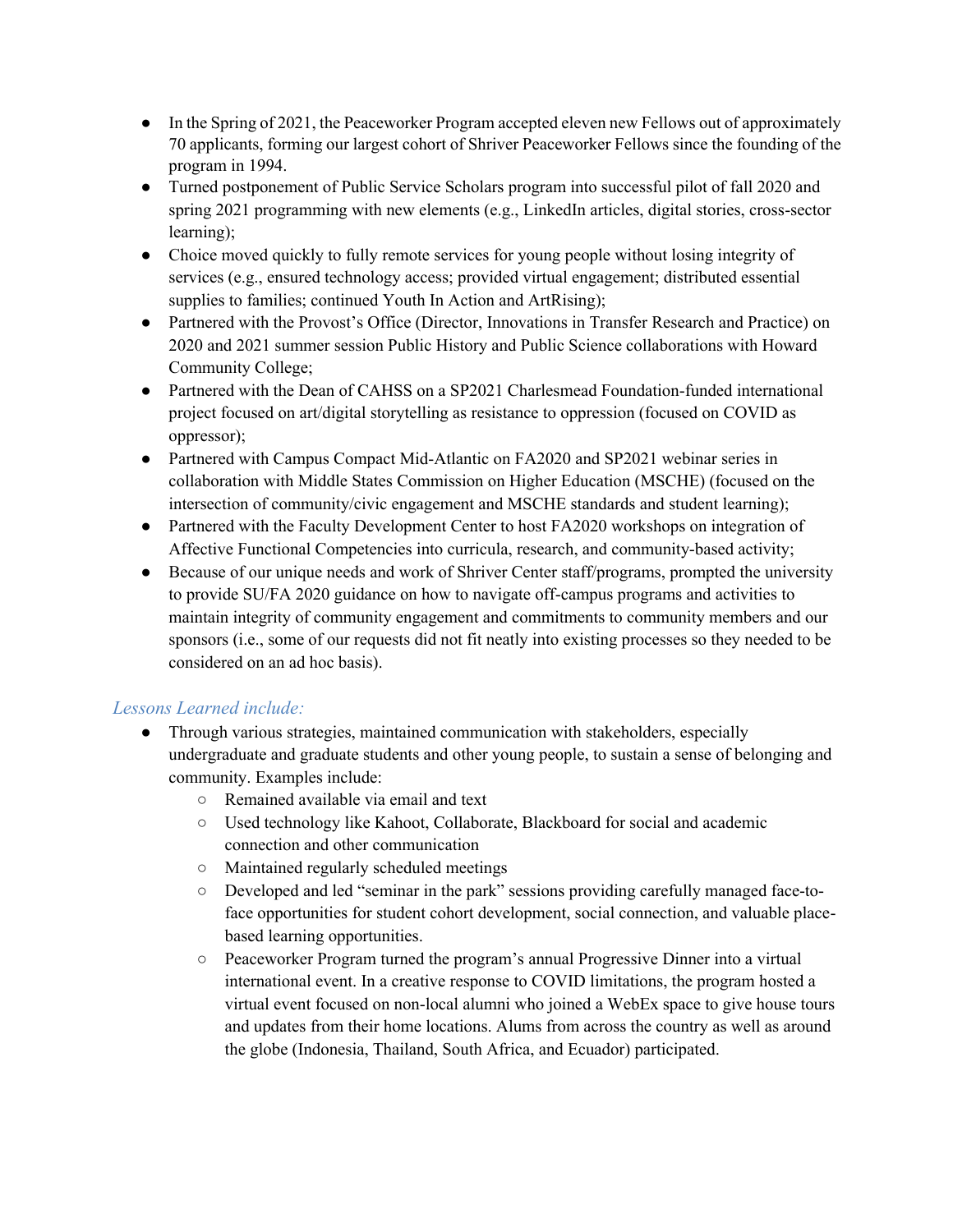- Navigated the complexities and gray areas related to university approval processes through ongoing communication, collaboration, and leveraging relationships (e.g., with HR for RTOCW, Events, ALEET, academic/course review):
	- Choice offices are community-based office spaces, some under the guise of UMBC, some shared with DJS, and some shared with community partners. Needed to balance UMBC guidance with those of partners and seek additional guidance beyond that which was already established by the university for on-campus efforts.
	- Choice events: Jam & Slam
		- Jam and Slam was a one-time community-based/off-campus event but involved both UMBC staff and community members;
		- with the in-person event approval process designed for on-campus events and the RTOCW designed for staff returning to continuous on-campus work, neither process quite fit for this event;
		- going through an alternate process allowed us to lay out our justifications and explain the context of the event and our protocols to ensure safety of all participants
		- After Jam and Slam, Choice received permission to offer a discrete series of onsite training in ServSafe certification at a community partner's outdoor classroom in Central West Baltimore.
		- Choice/Shriver learned how to navigate the RTOCW process during Jam and Slam application in order to anticipate, identify, and implement safe Covid protocols.
	- Peaceworker Fellows (PW) hybrid community-based placements
		- 6 PWs worked with community partners who were requesting PWs to be inperson for some portion of their 20 hours/week
		- The RTOCW forms did not easily allow for an opportunity to get guidance or feedback before submission and the form's questions do not seem to recognize or accommodate off-campus work requests
		- Sought guidance beyond the existing information and were able to get approval for PWs while maintaining safety of all participants and serve as a model for others at Shriver and around campus
	- Because the existing processes were originally set up for on-campus activities, the forms did not account for off-campus requests (like the examples described above). We were able to suggest changes to existing processes and to work with different groups to share our unique circumstances. Examples of suggested changes include:
		- Providing additional guidance on controls/protocols for off-campus and/or activities occurring at non-UMBC facilities
		- If a request is denied, providing an opportunity to explain and provide additional context. This option could be difficult if the turnaround time on decisions is limited.
- In SU2020, used focus groups, surveys, and continuous feedback from all key stakeholders to inform and frame our Center-wide transition to fully virtual/remote programming for FA2020. Participating partners included: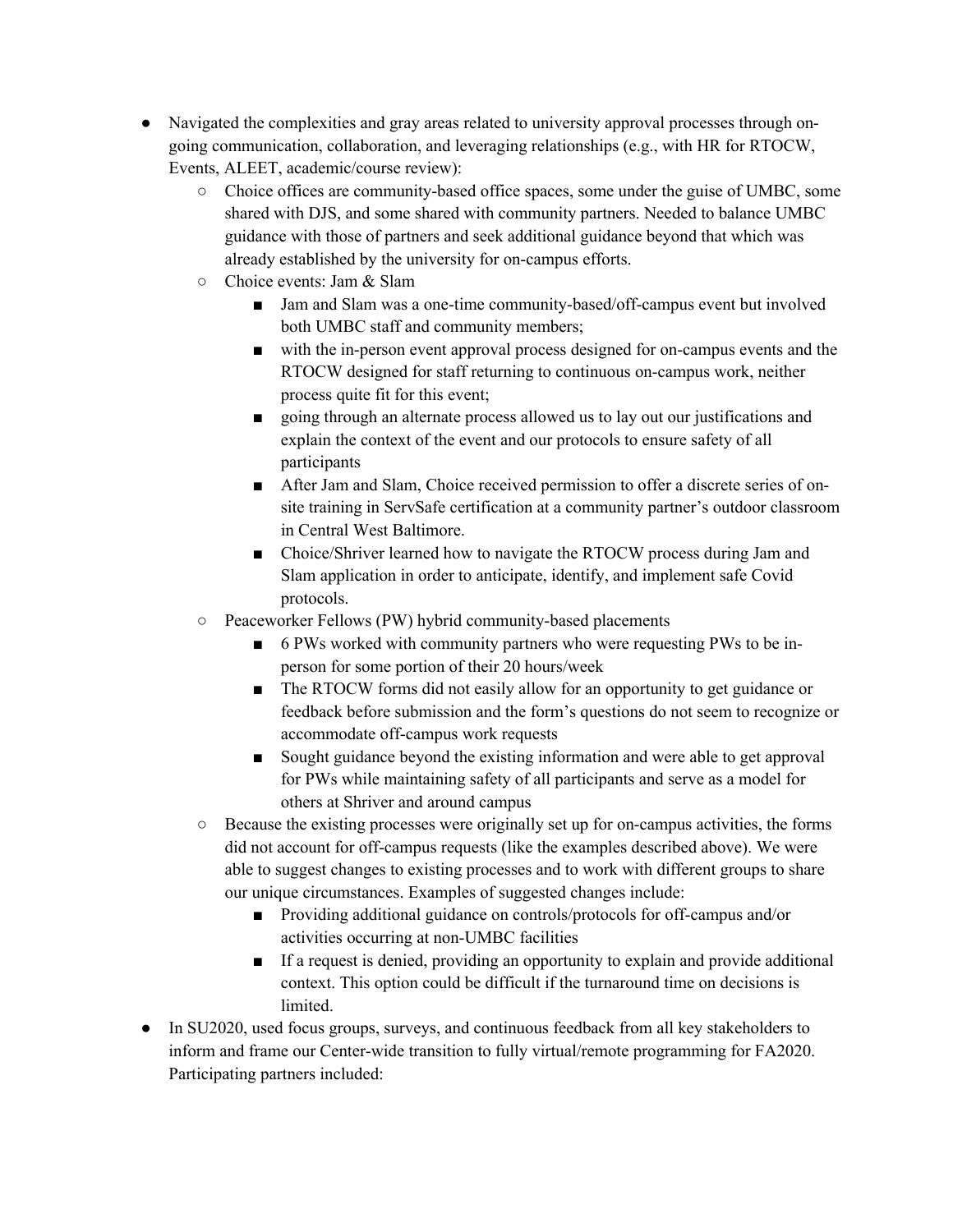- Community-based/external partners: Lakeland Elementary/Middle School, Retriever Essentials, Esperanza Center, Legal Services Mid Shore, Soccer Without Borders, Governor's Office, Reading Partners, DJS, Md Dept of Human Resources, Great Kids Farm
- Academic-related departments: Provost's Office, COEIT Dean's office, Global Studies, Honors College, Sondheim Scholars Program, ENGL, Ctr for Democracy/Civic Life, LLC, FDC/FYS, MLLI, BIOL, IS
- Student groups: SLCE coordinators, SLLC leaders, Peaceworkers, alumni, student org leader
- Embraced unanticipated outcomes of fully virtual/remote programming across programs which included:
	- No transportation barriers to get to sites;
	- Geographic flexibility for students;
	- Expanded options for partners (e.g., capacity building);
	- Expanded options for students with asynchronous options;
	- Engaged different/new partners and students;
	- Overall great accessibility to experiences for students
	- Use of technology as we had not done before but will continue with moving forward.

### *Fundraising:*

- UMBC Giving Day (SP2020): Shriver Center raised \$7,895 from 55 donors (included funding directly to Choice from 20 donors)
- Shriver Center Alumni and Partner Appreciation Night at the UMBC Events Center February 2020
- Partnered with Career Center on Intern & Service Fund in 2020 and 2021: 10 recipients who participated in unpaid, virtual internships and service opportunities, received awards in SU2020 and two participants in SU21; SLCE partners included: Baltimore Underground Science Space (BUGSS), Project SAFER; Retriever Essentials, and Washington Pediatric Hospital.

### *Faculty/Staff Collaboration:*

- Partnership with Sarah Jewett, Director, Innovations in Transfer Research and Practice, Transfer Equity Initiative, Office of the Provost, HIST and GES faculty, and Howard Community College on Public History and Public Science summer programs (SU2020 and SU2021); PRAC096 as resource for tracking, reflection, and connection to UMBC;
- Presentations at 2019 Provost's Teaching & Learning Symposium (FA19):
	- High impact Practices
	- Assessing and Integrating Curricular & Co-Curricular Student Learning
- Hosted Campus Compact Mid-Atlantic Service-Learning Faculty Workshop led by Dr. Barbara Jacoby
- Led three Faculty Development Center (FDC) Affective Functional Competency workshops:
	- FA2019 "Promoting and Assessing Affective Learning: How can we help students develop empathy and resilience? (~30 faculty/staff attendees)
	- SU2020 ("Crafting Affective Outcomes: How can you help students integrate affective learning?" (48 faculty/staff attendees)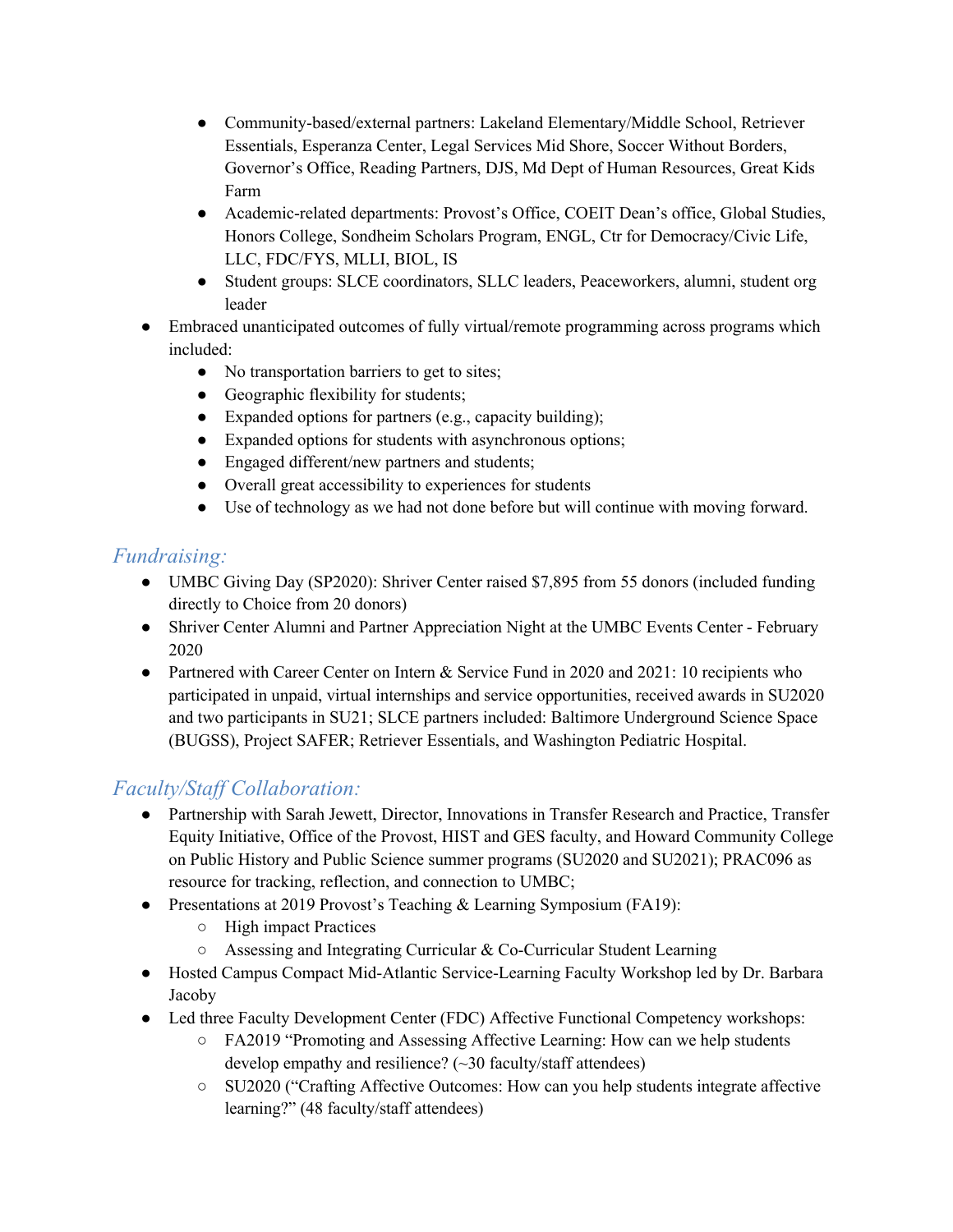- FA2020: "Cultivating Students' Affective Learning: Perspective Taking and Social Responsibility" (49 faculty/staff attendees);
- Provided information session as part of COEIT/CNMS Career Bootcamp: January 2020 and January 2021 - presented to groups of faculty from COEIT and CNMS preparing for NSF CAREER Awards and other grants (sponsored by Deans offices) on models andd best practices for outreach/community engaged activity, and Shriver Center as a resource/partner; FY2020 - 12 attendees (2 collaborated with Shriver in FY21)
- Letters of support for/supported grant proposals FY2020 and FY2021 include:
	- Foad Hamidi (IS)
	- Matt Baker (GES)
	- Sarah Jewett (Provost's Office)
	- Naghmeh Karimi (CSEE)
	- $\circ$  Jianwu Wang (IS)
	- Nirmalya Roy (IS)
	- Osman Gani (IS)
	- Vandana Janeja (IS)
	- Anita Komlodi (IS)
	- Erin Lavik (CBEE)
	- Hamed Pirsiavash (CSEE)
- Presentation to CAHSS Associate Deans on ALE/AFC and relevance to research, teaching, and student success (December 2019);
- Social Science Pop-ups (Center for Social Science Scholarship) FA19: "Writing a compelling Broader Impacts section of an NSF proposal - consultation with faculty on how to be intentional about the reciprocal and mutually beneficial aspects of community-engaged work (included Fernando Tomas - Public Policy; Pamela Bennett - Public Policy)
- Individual faculty collaborations include:
	- Foad Hamidi (IS) for course integration of AFCs (FA19);
	- Steve Bradley (VA) ART400: Teaching Artists PRAC notation (course funded by Charlesmead Fund (SP2020 - not sure it happened) and consultation on reflection component/SLOs;
	- Steve Freeland/Carrie Sauter (INDS) consultation on reflection component (FA19);
	- Animikh Biswas (MATH) consultation about Shriver resources (FA19);
	- Felipe Filomeno (GLBL/POLI) integration of PRAC intoo Global Citizenship course.
- Presentation to COEIT graduate students as a component of a professional development seminar, with focus on community partnerships and integration of community-based activity into research (FA19).
- Consultation with new faculty at FDC New Faculty Welcome (SU19)

### *Engaged Scholarship:*

● Shriver Center Director, Michele Wolff, served as PI and partnered with CAHSS Dean, CAHSS interns, and a Peaceworker on Charlesmead Foundation award in support of Kultur Stories international cultural exchange program virtually connecting our future leaders (young people around the globe) to encourage digital storytelling techniques and build awareness of human rights through creative expression (SP2021);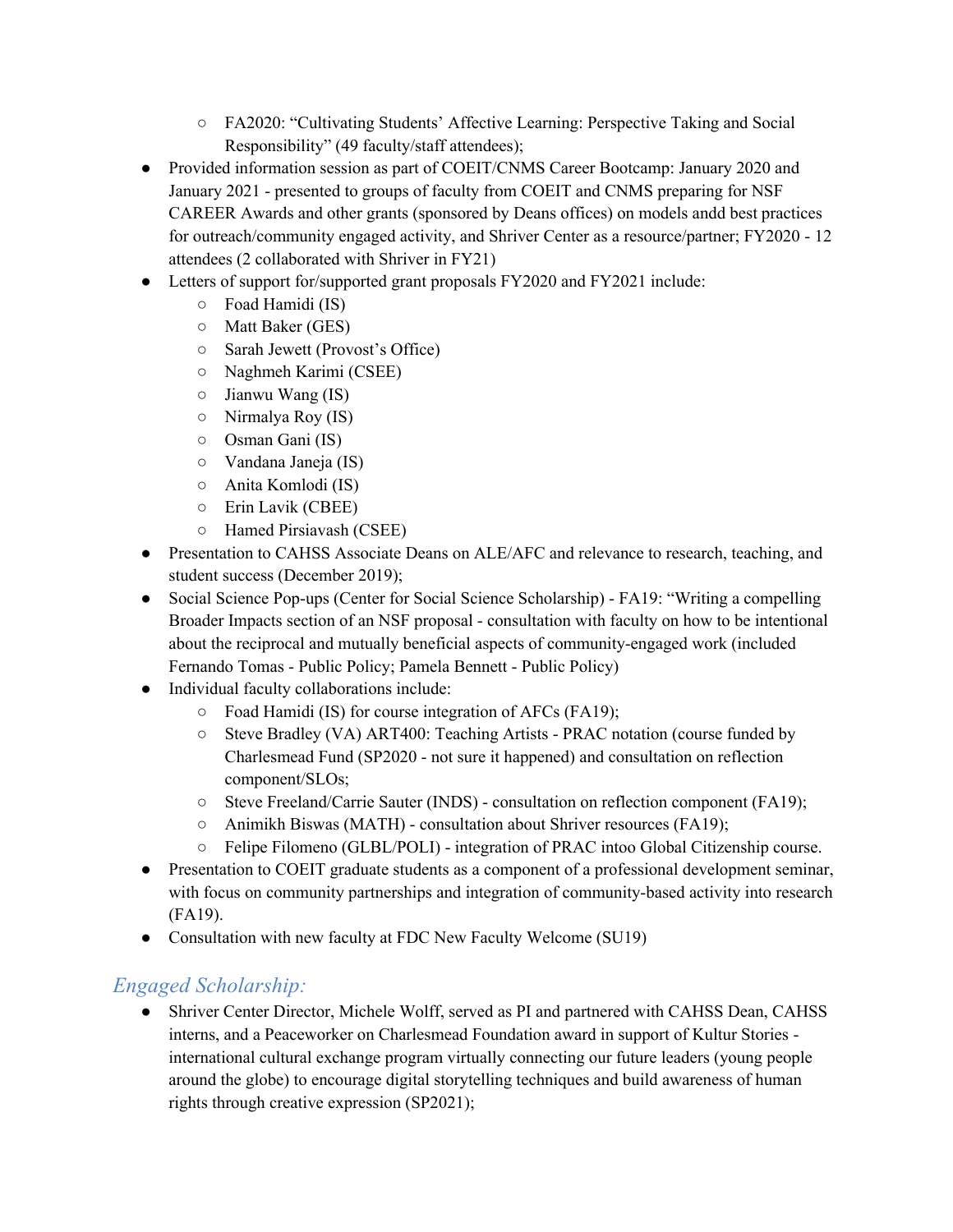- Shriver Center Director, Michele Wolff, presented as part of CCMA/MSCHE partnership -Guided Conversations: MSCHE Accreditation Standards and Community and Civic Engagement (February 2021): "Community and Civic Engagement Initiatives through the Lens of Standards III, IV, and V. Presented with MSCHE VP, former VP at Gettysburg College, and Dean at CCBC. Focused on Standard III - rigorous and consistent educational experience for students; Standard IV - support student experience as measured by student retention and success; Standard V - institutional assessment of educational effectiveness (FA2020 and SP2021);
- Choice Director, Eric Ford, and Shriver Center Assistant Director for Applied Learning & Community Engagement, Hannah Schmitz, presented at AAC&U annual conference: "How Student Development is Enhanced through Truth, Racial Healing & Transformation: Perspectives from TRHT Campus Centers" (January 2020).
- Peaceworker Program Director, Dr. Joby Taylor, continued serving in the following faculty capacities: Language Literacy & Culture Ph.D. Program, Affiliate Faculty; University of Maryland Graduate Faculty, Regular Member; Community Leadership Programs, Instructor and Faculty Advisory Committee; Public Humanities, Faculty Advisory Committee; Global Studies, Advisory Board; Peace Corps Prep, University Liaison; Baltimore Entrepreneurship and Leadership Network (BELN), Member.
- Peaceworker Program Associate Director, Charlotte Keniston is currently co-authoring a book chapter with other UMBC colleagues on collective storytelling efforts and co-editing a digital collection for the forthcoming *Story Work for a Just Future (2022)*.
- Center Director, Michele Wolff, Assistant Director of Applied Learning & Community Engagement, Hannah Schmitz, Associate Director of Peaceworker Program, Charlotte Keniston, a graduate student and a community-based partner/Peaceworker alumnus presented at annual IARSLCE conference: "Exploring the Efficacy of Virtual Reality as a Preparation Tool for SLCE that Literally and Metaphorically Cross Borders" (November 2019);
- Presentations at Campus Compact Mid-Atlantic Annual SLCE conference at UMCP November 2019
	- SLLC peer mentors: "Student Leadership Puts Passion to Action within a Living Learning Community (and Beyond)"
	- CCMA AC VISTA Retriever Essentials Coordinator: "The Struggle for Success: Food Insecurity among College Students";
- Corporation for National & Community Service (CNCS) Office of Research & Evaluation 2019 Research Summit (FA19) presentations:
	- "Student Leadership as a Sustainable Community Engagement Practice" (included Shriver staff - Associate Director of Applied Learning & Community Engagement, Lori Hardesty, Assistant Director of Applied Learning & Community Engagement, Eloise Grose, and student leaders;
	- "360° Impact: Deepening Indirect Civic Engagement through Campus-Community Partnerships and Innovative 360° Video Technology" (included Shriver staff, Assistant Director of Applied Learning & Community Engagement, Hannah Schmitz and a graduate student);
- Shriver Center Director, Michele Wolff, and Assistant Director of Applied Learning & Community Engagement, Hannah Schmitz, co-authored articles (e.g., IEEE) on use of VR in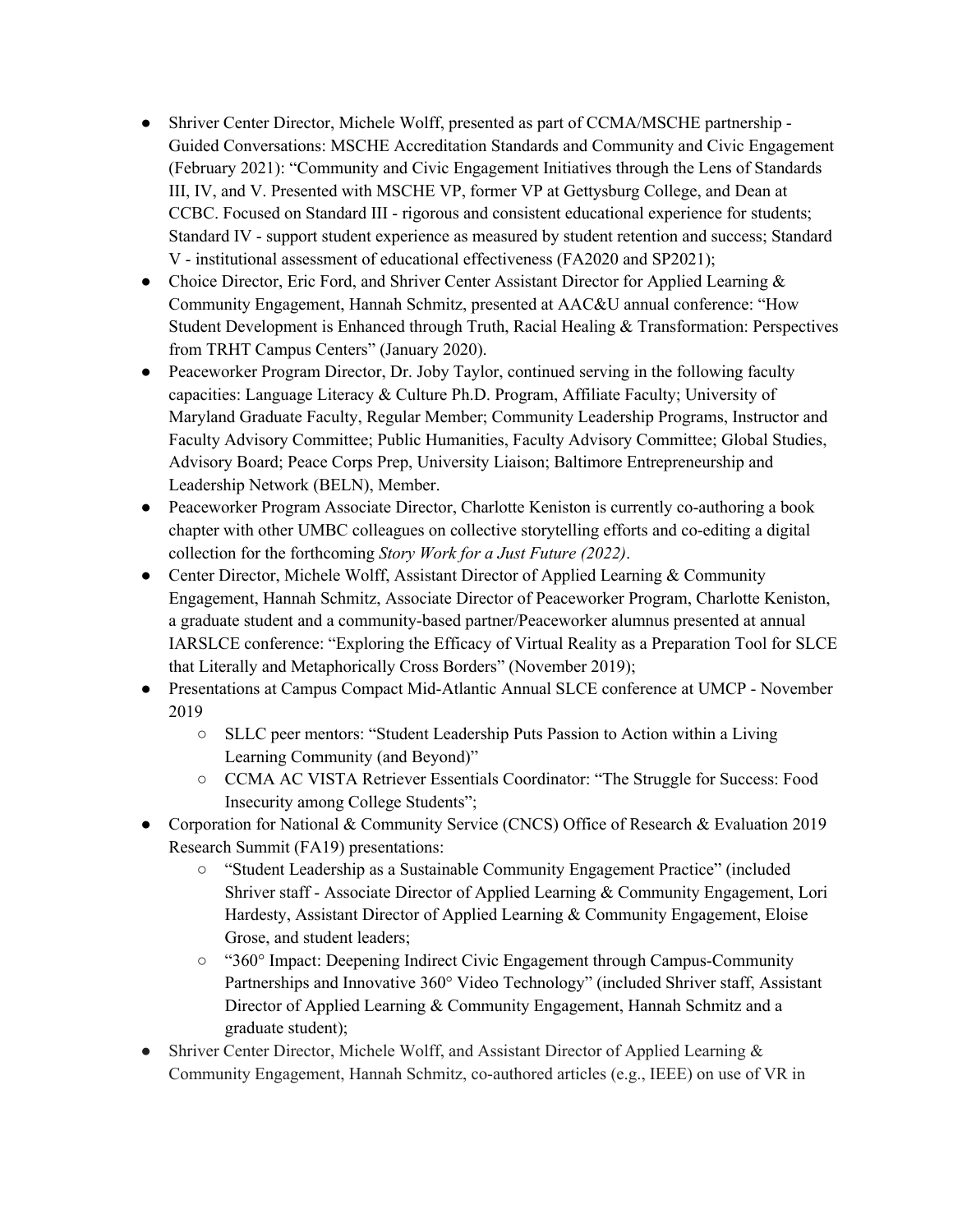training graduate students for CE in partnership with Dr. Anita Komlodi and two IS graduate students.

### *Other Campus and Community-based Collaboration:*

- Shriver Center program information sharing: Career Center's Applied Learning Showcase Learn by Doing (SU19) - audience: UMBC students
- Presentation of SLCE initiatives: Arbutus Middle School audience school teachers and administrators
- Colleagues from across the UMBC campus, community partners, and Peaceworker Program alumni located all around the world joined to welcome the new Peaceworker fellows and hear opening remarks from Director of the Peace Corps, Jody Olsen (SU2020)
- Kasey Venn served on the Women's Center Advisory Board
- Eloise Grose served as a Soccer Without Borders Baltimore board member
- Hannah Schmitz served as a Groundwork Kitchen Advisory Board member, Chair of Outcomes committee
- Hannah Schmitz served as a peer reviewer for the Governor's Office of Service & Volunteerism 2019 & 2020 Maryland AmeriCorps Grants
- Shriver Center spearheaded an event in November 2019 serving an upscale dinner, with dancing and door prizes to nearly 200 veterans who are unhoused and/or housing insecure in partnership with UMBC transit, Tabrizi's Event Venue, and several regional nonprofit organizations. Volunteers for the event
- Shriver Center, in July 2019, spearheaded a week of upscale lunches to nearly 600 adults and 25 children who are unhoused and/or housing insecure in partnership with UMBC transit, Tabrizi's Event Venue, and several regional nonprofit organizations. Attendees each left with a backpack stuffed with full-size personal hygiene products, many which were donated by UMBC community members.
- January 2021 Choice Deputy Director Kelly Quinn was appointed to the board of South Baltimore Gateway Partnership.

### *National, Regional, and Local Recognition:*

- August 2019 Choice Director, Eric Ford, was reappointed by Governor Hogan to the Juvenile Grant Planning and Review Council in recognition of his dedication to public service;
- October 2019 Choice Director, Eric Ford, was appointed by Governor Hogan to the Juvenile Justice Reform Council in recognition of his dedication to public service;
- November 2019 Service-Learning & Community Engagement (SLCE) team received Campus Compact Mid-Atlantic's Civic Engagement Award recognizing and honoring work, participation, and innovative ideas that contribute to the development of civic learning and engagement;
- January 2020 UMBC receipt of Carnegie Foundation for the Advancement of Teaching's Community Engagement classification. Shriver Center served as co-lead on self study and application submission; Center Director, Michele Wolff, presented to President's Council February 2020;
- November 2020 UMBC received Campus Compact Mid-Atlantic's Engaged Campus award. The Shriver Center was highlighted in the Provost's video as "a key organizer and change maker in the development of the university's community-engaged work";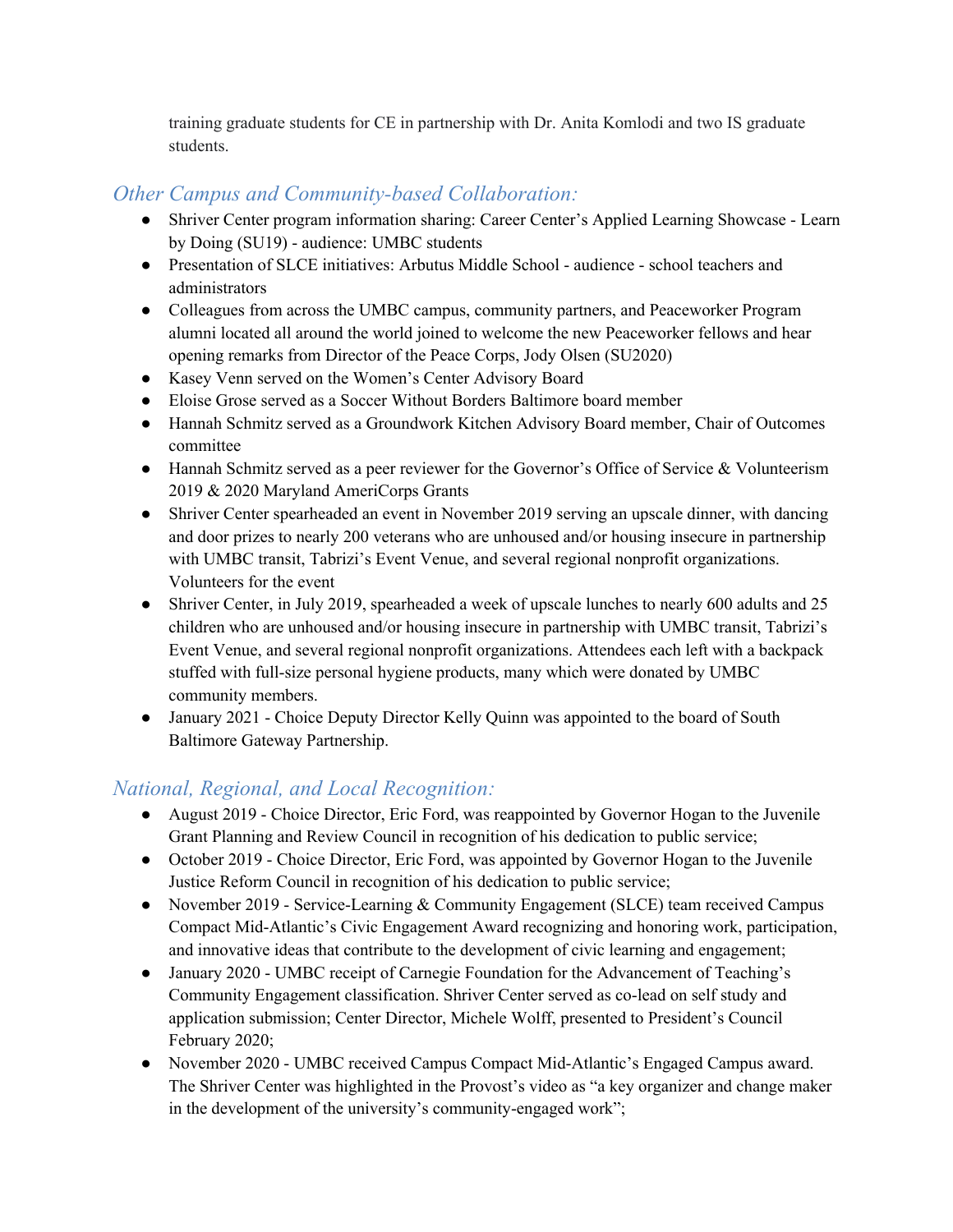- December 2020 the Center received an unsolicited gift the Betty C. Baker Endowment Award of \$50,000 in memory of Ms. Baker - someone who supported the values/principles represented by the Center and as a returned Peace Corps volunteer.
- January 2021 Choice Deputy Director Kelly Quinn received a special commendation from Citizens' Policing Project in recognition of service to residents of Central West Baltimore during the pandemic.
- Mark Shriver, Chief Strategy Officer at Save the Children (and founder of The Choice Program) joined the Peaceworker Program practicum.

# *Shriver Center Programs/Units (Highlights for FY2020 & FY2021)*

### *Service-Learning & Community Engagement (SLCE): SLCE in the times of COVID:*

FY2020/21 were unique to every department and organization and Service-Learning & Community Engagement (SLCE) was no exception. In addition to the challenges the rest of the world, community, and campus faced in adapting to the pandemic, the SLCE team faced the challenge of integrating UMBC campus policies and practices with those of approximately 60 partners in the community. In March 2020, because of the off-campus, direct service (face-to-face) nature of the SLCE 096 Practicum, it was very challenging to shift to online as other courses were able to do. Shriver Center staff site liaisons worked individually with partners to identify how to best move forward.

In Summer 2020, SLCE staff collaborated with the broader Shriver Center to develop focus groups and surveys to reach partners, students, faculty, and staff and understand their capabilities for fall 2020. The SLCE team provided several methods of engagement: in-person, virtual (both synchronous and asynchronous), and capacity building/project-based.

In fall 2020, the majority of UMBC students resided off campus and participated remotely in their courses, with the exception of a handful of hybrid courses. This presented new challenges to SLCE to onboard students for virtual sites, maneuver technical logistics, and a significant decrease in hours served. Remarkably, staff facilitated **337 service placements**.

In spring 2021, lessons learned from March 2020 - December 2020 helped enhance staff knowledge and new practices that will remain with the SLCE program beyond the pandemic. SLCE Staff facilitated **313 placements.**

### *Service-Learning Continues to Partner with Students and the Community for*

*Positive Change:* In FY2020-2021, the Shriver Center led 1,594 student placements (i.e., headcount) in sustained academic service-learning experiences in collaboration with 30+ individual partners, such as community-based non-profit organizations, PreK-12 schools, and UMBC-based programs. This significant number of placements reflects continued successful collaborations with on- and off-campus partners.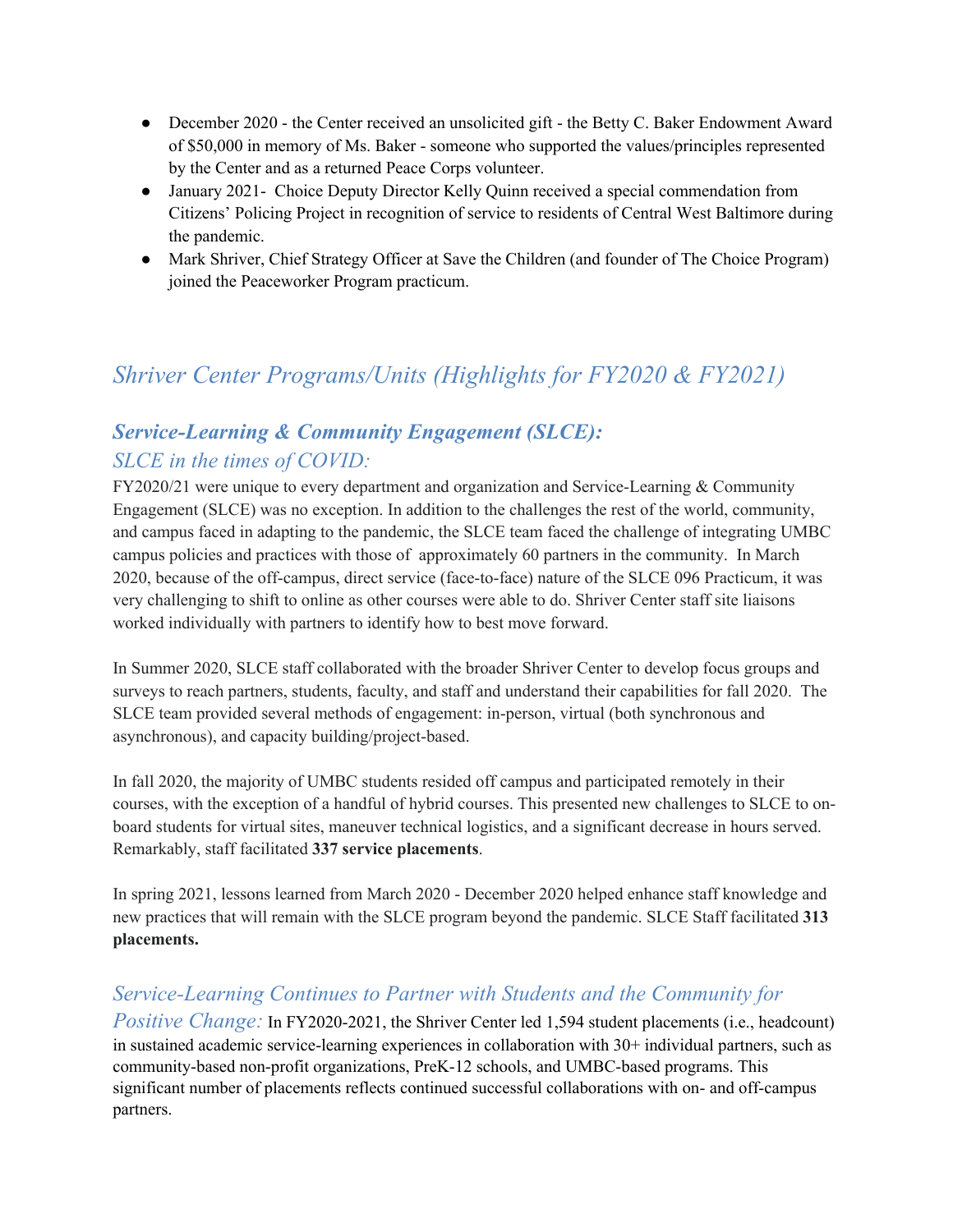### *SLCE Outputs - Students' Contributions to the Community:*

FY 2020: **865 Placements** for 25,950 hours with community-based and on-campus partners worth \$740,613 in non-compensated work\*.

FY 2021: **729 Placements** for 21,870 hours with community-based and on-campus partners worth \$624,170 in non-compensated work\*.

\*Using \$28.65/hour as the value of a volunteer hour in Maryland of non-compensated work contributed to community partners. This figure is based on data from The Independent Sector. Calculations are determined by *"the value of volunteer time based on the hourly earnings (approximated from yearly values) of all production and non-supervisory workers on private non-farm payrolls average (based on yearly earnings provided by the Bureau of Labor Statistics) for the national average. Independent Sector indexes this figure to determine state values and increases it by 12 percent to estimate for fringe benefits.*" https://www.independentsector.org/volunteer\_time )

### *SLCE Staff and Community Organizations Develop New Partnerships to Reflect Community Identified Needs:* In Fall 2019 The Shriver center staff continued to add new

partnerships based on community need and student interest. These partnerships included a connection with Baltimore County 4H to run a Robotics Club at Lansdowne PAL Center, a revitalized connection with Great Kids Farm and a new partnership with The Children's Home in Catonsville which included reflection and training run in partnership with our Truth, Racial Healing, and Transformation (TRHT) Campus Center. Discussions from meetings with community college partners also demonstrated a need for more flexible project-based and online Service-Learning & Community Engagement Programs.

In March 2020, the need for online engagement became a necessity and SLCE staff worked to connect with campus and community partners to create new systems to continue to promote community engagement, despite the inability for most to physically be in the community. Through focus groups and surveys with campus and community partners during the summer 2020, SLCE staff was able to convert the majority of its in-person programming to virtual programming for fall 2020.

Due to the COVID-19 the majority of SLCE opportunities were virtual in FY2020/21. This created space for new partnerships with schools and community organizations and the opportunity to rethink how we worked with current partnerships. Some new partnerships included; Art with a Heart, Baltimore Green Space, Building STEPS, Virtual Tutoring at Morrell Park Elementary Middle, research and social media opportunities with Baltimore Underground Science Symposium (BUGSS) and STEMCX, a virtual after school homework help program in Baltimore City. Additionally, partnerships with Relay Elementary expanded to include creating curriculum and social emotional workshops for over burdened teachers. Creative Coders, a coding-focused mentoring program traditionally held at Arbutus Middle School, found a temporary online partnership with Baltimore County 4H partner, General John Stricker Middle School. This temporary partnership was leveraged into a Maryland State Department of Education Grant proposal to expand the program into three Baltimore County Schools. This grant was awarded to the program in summer 2021 for \$14,500.

*Rubric Creation for Affective Functional Competencies (AFCs) and Student Learning Outcomes (SLOs):* At the beginning of 2020, SLCE staff began to work with Dr.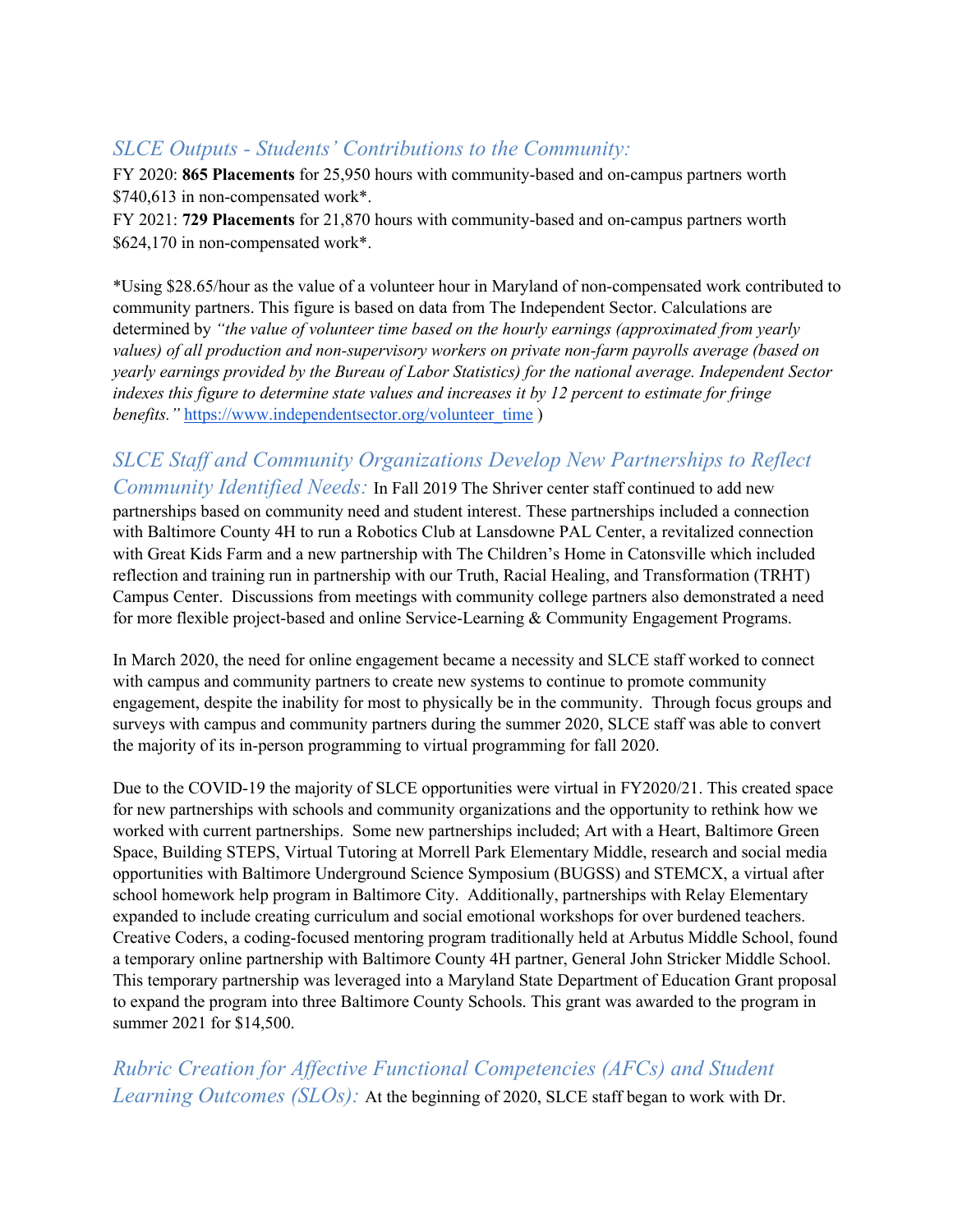Jennifer Harrison from the Faculty Development Center to create a rubric to measure students' growth and mastery of 096 Practicum learning outcomes. Each semester, students complete an end of semester assessment on UMBCworks rating their personal and academic growth. In an effort to be able to measure, compare, and quantify growth mastery of outcomes, we began the process to create a rubric to operationalize outcomes and provide structure and clarify expectations of reflections. One of the primary focuses when creating the rubric was to include student input to ensure it could serve as a guide with clear expectations. Based on feedback from 096 Prac students and Service-Learning interns, SLCE staff created a version of the rubric with three overarching categories that included course outcomes and mapped out with Dr. Harrison which outcomes aligned with specific AFCs (Global Citizenship, Internal Reflection, Personal Growth) and also we included a professionalism category. An image of course crosswalk appears below. This tool will be used moving forward to collect data on the impact of SLCE experiences on students' growth and development.

|   | Demonstrate awareness of                   |                                              |                                                                  | <b>PRAC</b> | <b>Aligned</b>                               |                   |
|---|--------------------------------------------|----------------------------------------------|------------------------------------------------------------------|-------------|----------------------------------------------|-------------------|
|   | community assets and needs                 |                                              |                                                                  |             | <b>OUTCOME</b> Institutional<br><u>Level</u> |                   |
| ٠ | Demonstrate sense of social                |                                              |                                                                  |             | <b>Functional</b>                            |                   |
|   | responsibility                             | <b>Proposed 096 Practicum</b><br><b>SLOs</b> | <b>Rubric Criteria</b>                                           |             | <b>Competency</b><br>(FCs)                   | AFC's             |
| ٠ | Demonstrate critical self-reflection       |                                              | 1. Global Citizenship: a)                                        |             |                                              |                   |
|   | and learning from experience               |                                              | Demonstrate awareness of<br>community assets and needs b)        |             |                                              | 2, 4, 5, 6, 7, 8, |
| ٠ | Demonstrate self-confidence and            |                                              | Demonstrate a sense of social<br>responsibility c) Exhibit       | 1, 2, 6     | 1, 3, 5                                      | 9.10              |
|   | self-awareness                             |                                              | intercultural awareness and<br>perspective-taking                |             |                                              |                   |
| ٠ | Develop leadership skills                  |                                              | 2. Internal reflection: a)                                       |             |                                              |                   |
| ٠ | <b>Exhibit Intercultural Awareness and</b> |                                              | Demonstrate critical self-<br>reflection and learning from       | 3, 8        | 3                                            | 1, 2, 5, 9        |
|   | Perspective taking                         |                                              | experience b) Enhance clarity of                                 |             |                                              |                   |
| ٠ | Strengthen interpersonal                   |                                              | educational and career goals                                     |             |                                              |                   |
|   | communication and collaboration            |                                              | 3. Personal Growth: a)<br>Demonstrate self-confidence            |             |                                              |                   |
| ٠ | Enhance clarity of Educational and         |                                              | and self-awareness b) Develop<br>leadership skills c) Strengthen | 4, 5, 7     | 1, 3                                         | 1, 3, 4, 6, 7, 9, |
|   | <b>Career Goals</b>                        |                                              | interpersonal communication<br>and collaboration                 |             |                                              |                   |

*Retriever Essentials:* FY2020, Retriever Essentials was led by CCMA AmeriCorps VISTA Fariha Khalid, and supervised by Eloise Grose. During this year of service, the CCMA AmeriCorps VISTA was able to focus on big-picture aspects of Retriever Essentials, such as capacity and sustainability building, and beyond project coordination of activities such as holding pantry hours, overseeing the volunteer activities, and doing data entry. Many components of Retriever Essentials became automated, virtual, and customizable. The VISTA recruited and supervised two Public Health interns who served for 400 hours combined, and through their work, many direct-services and some administrative duties previously tasked to the VISTA, were able to be delegated. Data on fiscal year outcomes are included in the chart below:

| Number of<br>community<br>volunteers<br>recruited or<br>managed | Number of<br>Volunteer<br>Hours | Dollar value<br>of cash<br>resources<br>leveraged | In-kind<br>resources<br>leveraged | Number of<br>individuals<br>served/<br>Number of<br>food bags<br>delivered and<br>Number of<br>students who<br>received meal<br>card | Number of<br>individuals who<br>report increased<br>food security |
|-----------------------------------------------------------------|---------------------------------|---------------------------------------------------|-----------------------------------|--------------------------------------------------------------------------------------------------------------------------------------|-------------------------------------------------------------------|
|                                                                 |                                 |                                                   |                                   |                                                                                                                                      |                                                                   |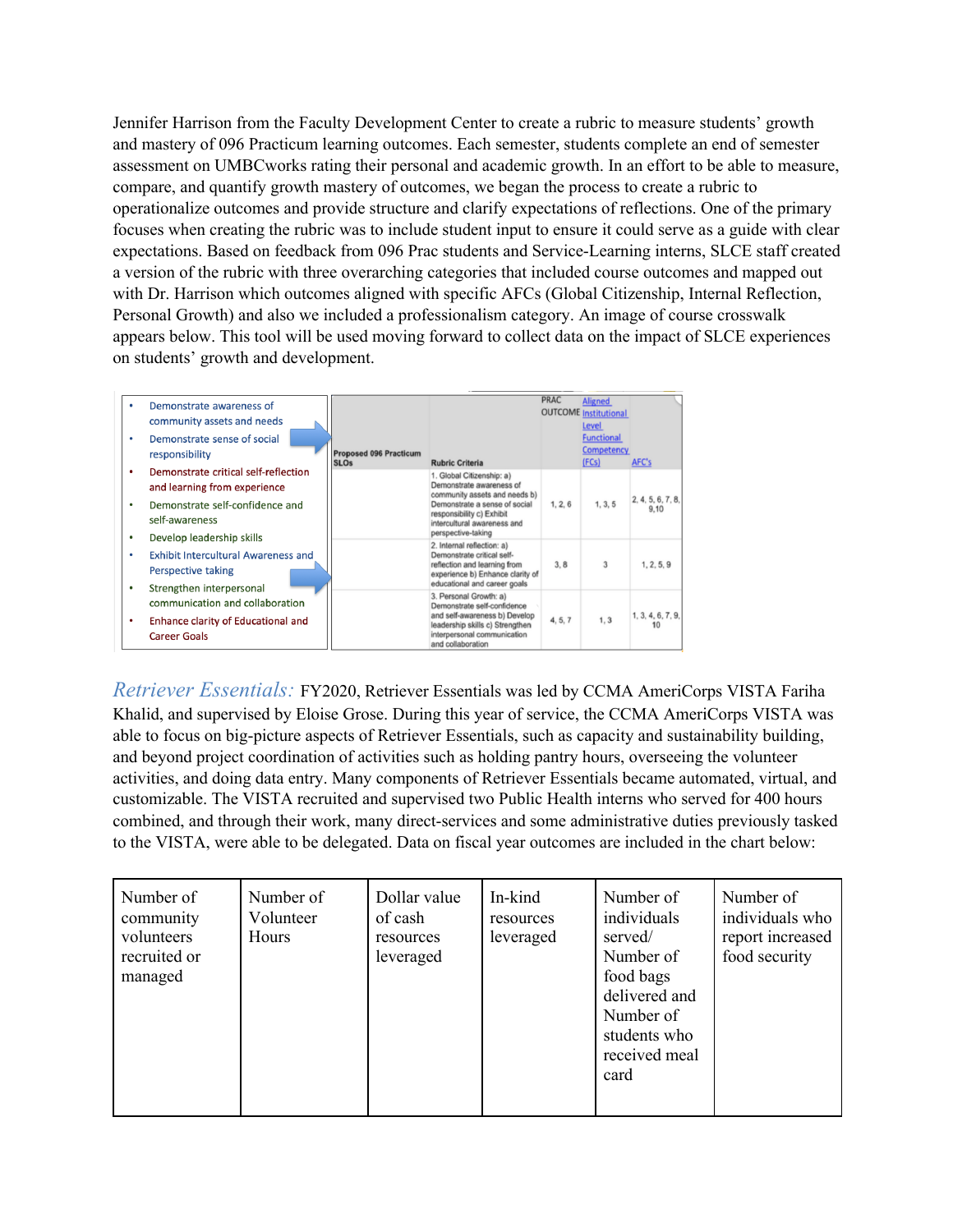| 81<br>814 | $\vert$ \$15,388.70 $\vert$ \$20,115.18 $\vert$ 510 |  |  |  |
|-----------|-----------------------------------------------------|--|--|--|
|-----------|-----------------------------------------------------|--|--|--|

#### *Presentations and Conferences*

- **2019 Corporation for National & Community Service (CNCS) Research Summit, Washington, D.C. (September 2019)** SLCE Staff Eloise Grose and Lori Hardesty, UMBC Alum Morgan Zepp, and student Princess Njemanze presented a workshop. This workshop explored ways in which SLCE staff utilize student leaders to build capacity and ensure all students at UMBC have the opportunity to engage in service-learning and community engagement, to include Past AmeriCorps/VISTA projects have informed staff that student leadership is a sustainable practice. Several reflection and assessment strategies/platforms were presented to inform student success and identify opportunities for growth (https://docs.google.com/document/d/1UM90nVR2g7mVCVYic4- Ka6rzmTcQLpKYrQQWidxQw1Y/edit?usp=sharing)
- **2019 Campus Compact Mid-Atlantic Service-Learning & Civic Engagement Conference (SLCE): Passion to Action, University of Maryland, College Park, November 2019** *Student Leadership Puts Passion to Action Within a Living Learning Community (and Beyond) Presented by Shriver LLC Peer Mentors Fehintola Elizabeth Bright-Awonuga, Thomas Southerland, Maia Parker, and Rees Draminski.* This workshop exemplifies how student leaders put their **passion to action** and build community, understand differences, and identify solutions to overcome barriers. This interactive session will create an environment for participants to develop a learning community, exchange knowledge about leadership development, and how to apply it in their respective organizations/campuses

(https://docs.google.com/document/d/1MioDi72Ob\_MbkAuRla8bajMMPz2L1EzU4vHwCQNMwc/edit?usp=sharing)

● **2020 Campus Compact Mid-Atlantic Service-Learning & Civic Engagement Conference (SLCE): Justice, Equity, Diversity, Inclusion and Building Democracy. Virtual, April 2021**  *Virtual Service-Learning at UMBC Presented by Shriver Service-learners Princess Sara Njemanze and Ayra Hussain. SLCE Staff member Emily Passera served on the Conference planning committee.* 

### *Strengths and Challenges in FY2020/21*

Strengths

- COVID-19 has created space to implement new systems in tech and organizational structure
- Programs have become more accessible with Virtual, hybrid, capacity building and in-person options available.
- New and innovative partnerships have been created based on new community needs
- Transportation, which has been a barrier to working with certain service opportunities, was not a barrier in virtual settings making certain opportunities more accessible.
- Flexible work schedules for SLCE staff created opportunities for work/life balance

Challenges:

● A long time SLCE staff member retired in January 2020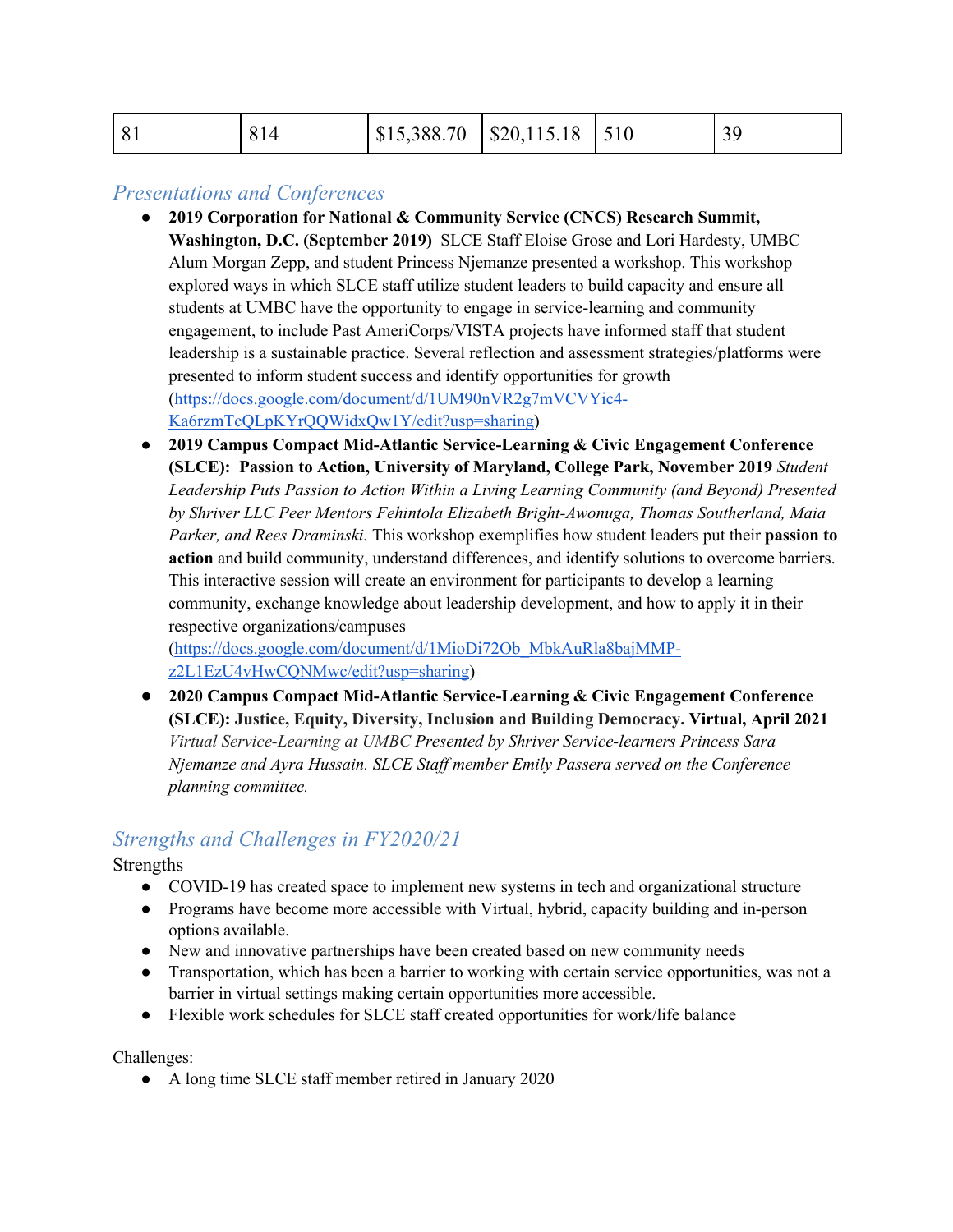- Hiring and onboarding of a new staff member was delayed due to campus-wide hiring "pause" in March 2020; she did not begin with the team until three months later in June 2020.
- Numerous partnerships including; College Gardens, The Children's Home, RICA and BARCS were placed on hold due to inability to adapt to virtual parameters and organizational capacity
- Flexible/work from home schedules created challenges with work/life balance
- Role of Student Interns and Coordinators in virtual/hybrid settings were difficult to manage
- It was difficult to create a sense of community in a virtual environment
- It was an unusual time for the Shriver LLC, considering that normally to participate, students had to live on 2nd West in Erickson. In FY2020, the physical footprint of the LLC expanded into 2nd -North to allow each member to have their own room, resulting in two students/suite. LLCs were prioritized, and therefore allowed to go beyond the typical 29-student membership, resulting in 30 members. However, the majority of these students were virtual. Some students struggled with mental health and unstable home environments. In a remote setting, it was extremely challenging to make direct connections with them to support them.

### *Strengths of Adopting New Technology*

As COVID 19 kept staff, students, and partners apart, new technologies were utilized to build connections and improve efficiencies. The newest update of the learning management system Blackboard Ultra transformed how we organized assignment submission and grading. For large and small group meetings, staff utilized WebEx by Cisco, finding joy when breakout room functionality was introduced in October 2020. To record introduction and overview videos to share information asynchronously, staff utlitized the recording software Panopto. Many of the SLCE staff's video projects for inward and outward facing audiences needed a professional polish, so the team utilized WeVideo and IMovie.

*Shriver Center Leading the Effort to Coordinate PreK-14 Connections:* In partnership

with Dr. Mavis Sanders (Department of Education), Center staff continued facilitating a working group to coordinate and maximize the impact of campus engagement with preK-14 educational organizations in the Greater Baltimore region. The rationale for these efforts involve internal and external demands. A major focus of this group has become campus visit days, with the goal to plan one in the fall and the other in spring. Students receive a campus welcome, hear from a panel of students, engage in various educational workshops, explore UMBC's campus, and have lunch at True Grits.

- The FY2020 School Visit subcommittee included Lori Hardesty (The Shriver Center), Corey Carter (Sherman STEM Teacher Scholars Program), Jodi Kelber-Keye (Honors College), Melissa Bailey (Sherman Center for Early Learning in Urban Communities), Kimberly Feldmann (Education), and Lisa Romeo (Undergraduate Admissions and Orientation).
- In October 2019, the committee hosted a visit from three schools: Lakeland EMS, Maree G. Farring ES, and Bay Brook EMS, with approximately 160 students, teachers and chaperons.
- The committee was set to host a group in late March 2020, when the pandemic shut everything down.
- There were no activities in FY21.
- The Google group for information sharing:  $umbcp14@googlegroups.com$  continues to serve as an efficient communication strategy across members.

#### *Shriver Center Continues to Support Campus-based Service-Learning*

*Opportunities:* In FY2020/21, SLCE continued to collaborate with several campus-based programs to provide more service-learning opportunities for students and leaders within these groups. Offering these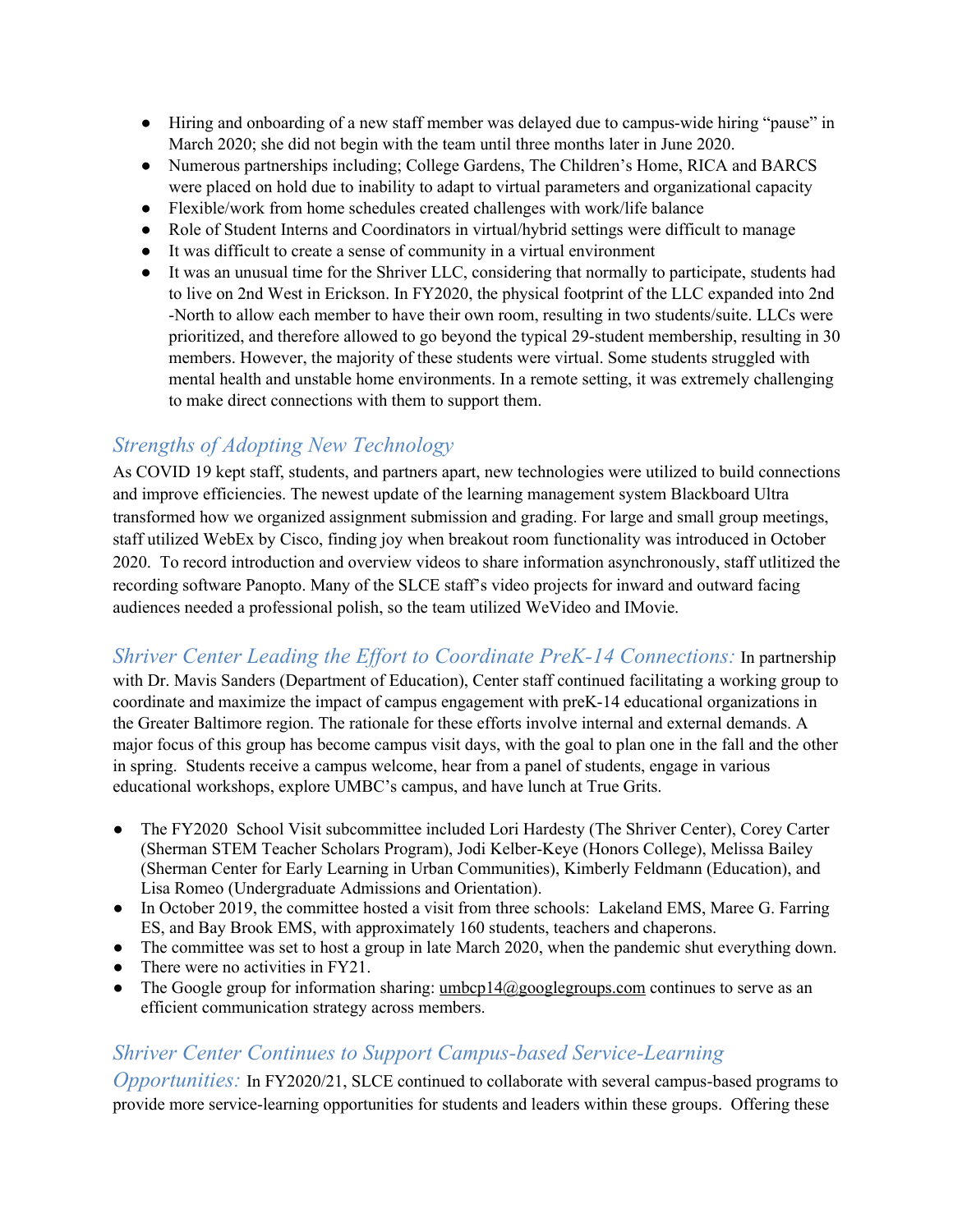on-campus service experiences allows all students the chance to connect with the community, regardless of the transportation options available to them. These virtual on-campus experiences included, the Choice Program's College Night, tutoring youth from Cristo Rey Jesuit High School's Corporate Internship Program, Volunteer Income Tax Assistance (VITA) Program, and Retriever Essentials (In-Person). The majority of these experiences are peer-to-peer/peer mentoring programs. In SU2020/21, UMBC's Undergraduate Admissions and Orientation Office continued to enroll their Orientation Peer Advisors in the Leadership service-learning placement. Additional on-campus partnerships included: Supplemental Instructors, SGA Leaders, Discovery Scholars Living Learning Community, The Shriver Living Learning Community Peer Mentors, The Chemistry Tutorial Center, and IHU Peer Facilitators.

*France-Merrick Scholarship Program:* In FY2020, Scholars and Fellows received \$47,500 for scholarships; in FY21 it was \$41,476. Fellows coordinated bi-weekly meetings throughout the school year. Some of these meetings included guest speakers like Josh Massey with Ortus Academy and Program Officer Kristen McGuire. The largest activity this group planned was preparing for a social change project, "Ignite the Light." UMBC Scholars selected nine winners to participate in the Leadership Day on April 27, 2019. Submission formats were essays, paintings, pictures, and videos. The day included a campus tour, breakfast, a leadership presentation, a Q&A session with three panelists (Choice Program Director Eric Ford, UMBC Faculty Ash Lynch, and UMBC Truman Scholar and France-Merrick Scholar Evan Avila), lunch, and an afternoon of games and rides at UMBC's Quadmania. In between sessions, 10th grader Abbey mentioned that she was a former student at Arbutus Middle School and participant of the Arbutus Achievers program, a former CCMA AmeriCorps/VISTA Project (2012-15). Abbey noted that her UMBC mentor was Anna Feerick, who served as the Arbutus Achievers Student Coordinator. According to Abigail, Anna inspired her to consider becoming a teacher. Staff was able to reach out to Anna who was on campus that day; she surprised Abbey within the hour. Abbey shared her vision with her mentor for a cleaner community through a picture of an area strewn with trash.

France-Merrick Foundation Program Officer Kristen McGuire and Jill Savage served as a part of the selection committee for the next cohort of France-Merrick Scholars and Fellows. In 2019-20, Staff and Ms. Savage are discussing meaningful ways to continue "Ignite the Light." This plan could include working with the past winners to encourage them to further their vision.

*Shriver Living Learning Community Continues to Benefit Residential Students:* The **Shriver Living Learning Community** (SLLC), UMBC's first Living Learning Community, is now one of ten LLCs on campus. Members of the SLLC are deeply connected with the Center's vision to lead meaningful social change through transformational higher education. SLLC members represent diverse majors and interests, yet are connected through service, leadership, and advocacy. Eight Peer Mentors, typically returning SLLC members, support a positive transition for new members through relationshipbuilding activities and resource exploration. FY2020 was the sixth year of a formalized peer mentoring program. Each mentor had up to three mentees they connected with over the summer prior to the academic year. Once at UMBC, they would connect on a weekly basis and organize face-to-face meetings with their group. New SLLC members enroll in 1-credit SOCY 396 course, facilitated by Lori Hardesty. Peer Mentors receive a Leadership Practicum notation.

- ❏ The benefits of participating in a Living Learning Community are reflected by:
	- LLC members were more satisfied with their overall academic experience on campus than students not involved in an LLC.
	- Students were more engaged and involved on campus than students not involved in an LLC.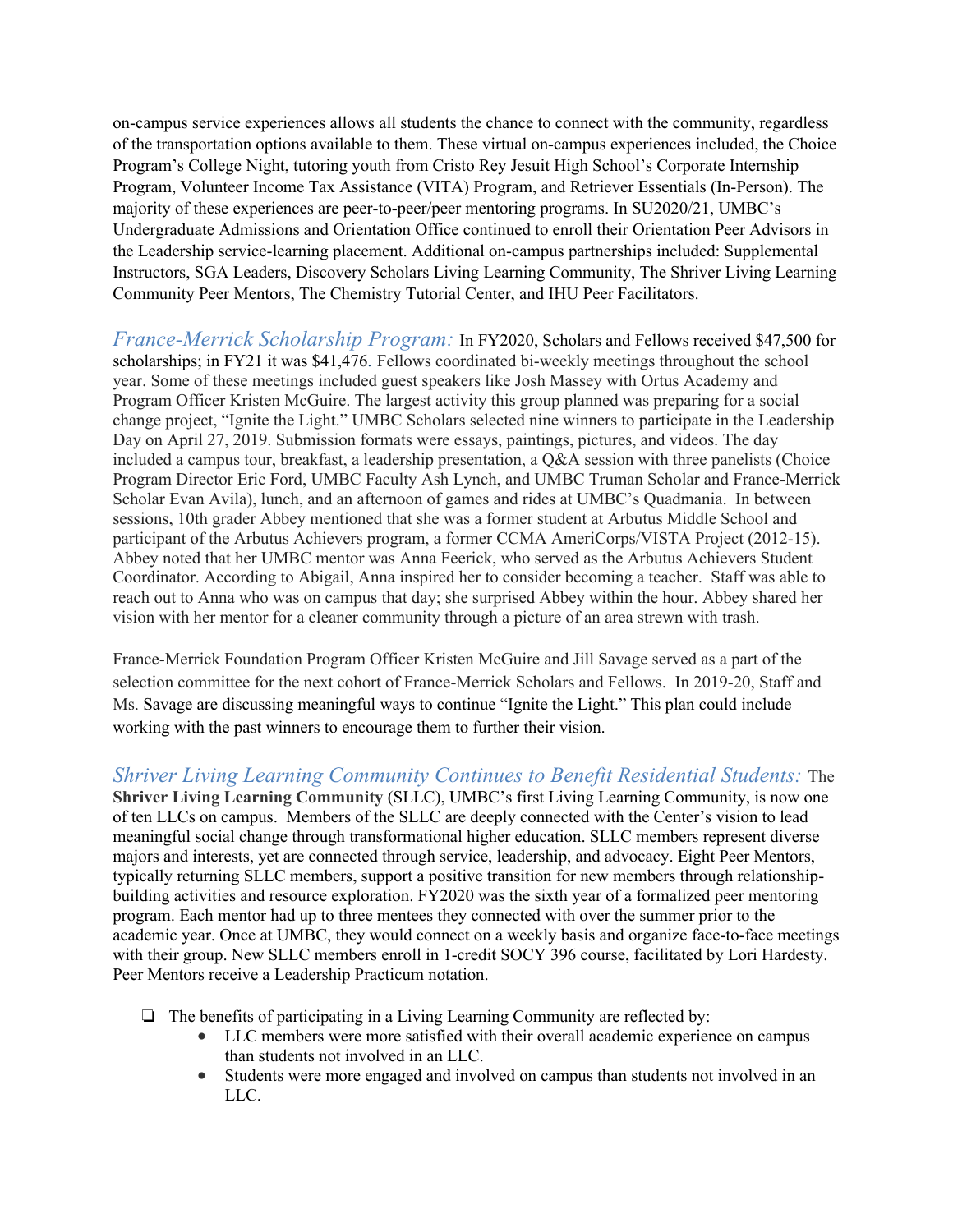- They interacted with more university faculty and staff members than students not involved in an LLC.
- LLC members had a greater understanding of diversity and multiculturalism than students not involved in an LLC.

### *Leveraging UMBC's Living Learning Communities for Early Selection and*

*Notification:* FY2020/21 closed out the fourth year that the Shriver LLC participated in UMBC's effort to better leverage the Living Learning Communities in the admissions yield process, Undergraduate Admissions and Residence Life collaborated to enhance promotion of LLCs as a prestigious opportunity at UMBC for highly qualified newly admitted students. Students were invited to apply for early admission to LLCs and, in turn, LLCs could facilitate early review, selection, and notification of these candidates to the LLCs. This enhanced promotion coupled with an earlier review, selection, and notification of LLC admission will help newly admitted freshmen and parents feel positive about their opportunities at UMBC. Additionally, newly admitted freshmen and parents will be able to use this information (admission to the LLC) when weighing their options and finalizing their enrollment decisions.

*Service-Learning as Leadership Development:* Each year, a group of undergraduate students engage with the Center as Student Coordinators, leading service-learning experiences for other students. In FY2020, **68** Student Coordinators were engaged with 19 community partners, earning more than \$25,000 in stipends (over \$13,000 paid by the Shriver Center). The service-learning partnerships represented a range of organizations, including: College Gardens Afterschool Program, The Choice Program, Arbutus Achievers at Arbutus Middle School, BARCS (Baltimore Animal Rescue & Care Shelter), Creative Coders, The Esperanza Center, Refugee Youth Project, MS Aquatics, and the Regional Institute for Children & Adolescents (RICA), and Walden Circle. By engaging undergraduate students in these types of experiences, the Center increases its capacity to be a resource to a larger number of students and to more effectively address the needs of our community partners. These student leaders were responsible for the recruitment, training, management, and reflection with service-learning students in the 096 Community Service and Learning Practicum. They also serve as liaisons between Service-Learning staff and the respective community partners. For students, these experiences assist them in building their own skills in leadership, problem-solving, team work, and career development.

In fall 2019, Student Coordinators worked in a similar fashion described above and were on target to have similar numbers in FY2020. The COVID-19 Pandemic altered the role of Student Coordinators and the need for some Student Coordinators at certain sites. Often, the most significant roles changed from driving a group of students in a 12-passenger van to a physical location, to virtually coordinating 10-12 students to serve at different times in an online setting. This created a need for SLCE staff to focus more on each individual site and coordinator than on working with Student Coordinators in bi-weekly meetings. Student Coordinators continued to work to create a sense of community with Prac 096 students in goal setting and reflection settings.

#### *Shriver Peaceworker Fellows Program:*

*Peaceworker Secures Financial Support from Public, Private and Non-Profit Organizations:* **FY 2020:** Between July 2019 and June 2020, the program received approximately \$310,000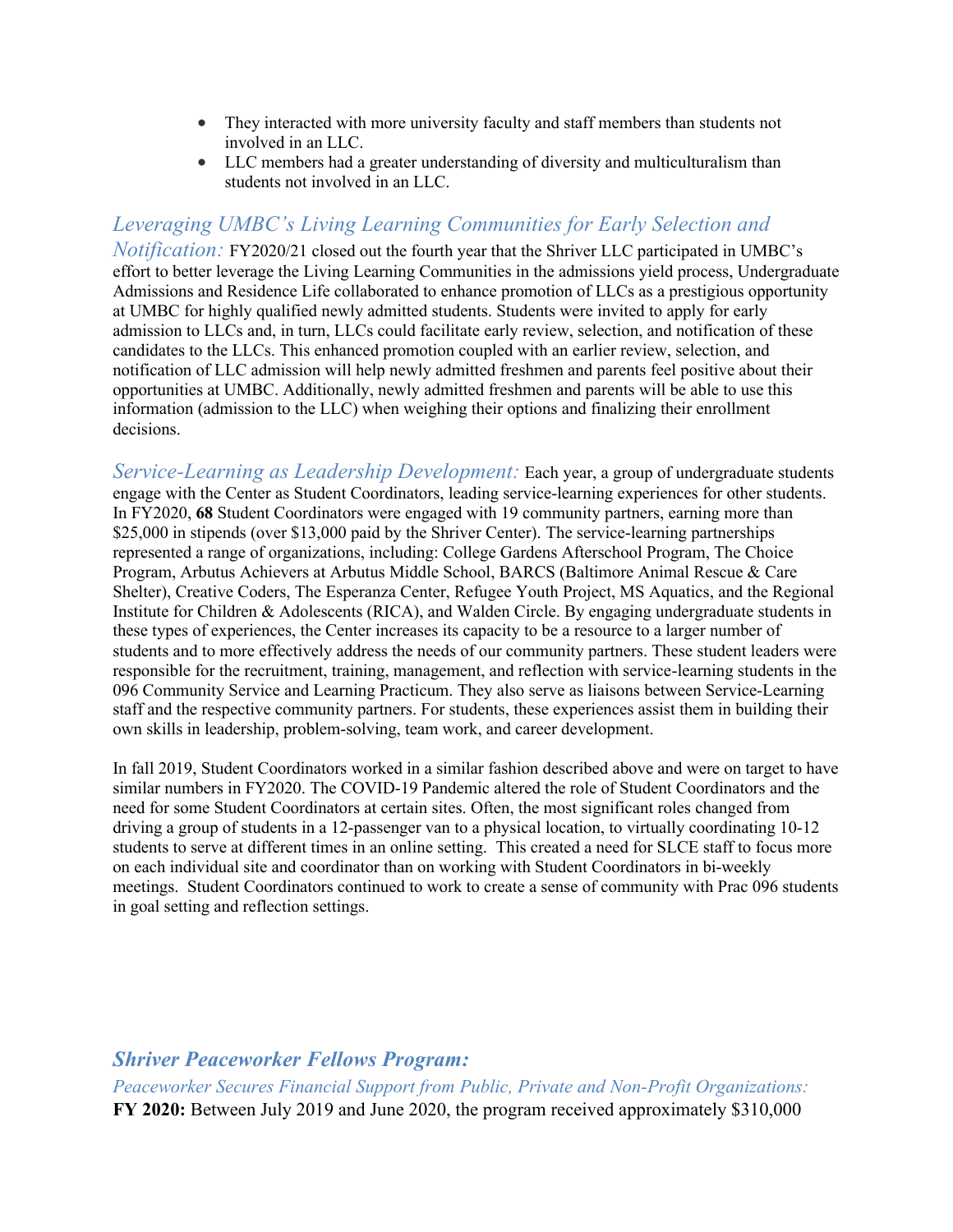in support of its Fellowships from community partnership contributions and private foundations. This funding included ongoing support from the Macht Foundation, Audubon, Baltimore City Public Schools, multiple Baltimore City Government Agencies, TransAmerica, Northrop Grumman, Charlesmead Foundation, Refugee Youth Project, and others. Peaceworker Alumni contributions exceeded \$2,000.

**FY2021:** Between July 2020 and June 2021, the program received approximately \$281,000 in support of its Fellowships from community partnership contributions and private foundations. This funding included ongoing support from the Macht Foundation, Audubon, Baltimore City Public School System, multiple Baltimore City government agencies, TransAmerica, Northrop Grumman, Charlesmead Foundation, and others. Peaceworker Alumni contributions exceeded \$4,000.

*Shriver Peaceworker Program's Fellows and Graduates Continue as Change Agents Locally, Regionally, and Internationally:* In FY2020 and FY2021 Shriver Peaceworker Fellows studied in diverse graduate degree programs including INCC, TESOL, Public Policy, Economic Policy Analysis, Community Leadership, Instructional Systems Design, and Social Work. They complemented their studies with service leadership contributing to the missions of community partners including, Walden Circle Community Center, Baltimore City Public Schools, Soccer Without Borders, The Center for Women in Technology, Lakeland STEAM Center, Patterson Park Audubon Center, The Charlesmead initiative for Arts Education, and City government offices. They also served in key positions with our UMBC campus partners in the ELI and Grand Challenges programs. Peaceworkers participated in a robust ethical reflection and leadership development curriculum that included practicum seminars in both Spring and Fall semesters and twice annual retreats adapted to the challenges of COVID-19. These activities included regular structured opportunities to integrate their community based service and their academic learning, while also building strong community connections and developing personally and professionally. We were able to seek hybrid designation for all of our practicum courses allowing us to engage in both robust online conversations and sessions and safe outdoor experiences that brought us closer to the communities we work and live in. Some highlights of this year's fellowship programming included multiple place-based tours in Baltimore, a group service project in with Patterson Park Audubon, critical self-reflection exercises including Life Map and This I Believe presentations, the creation of Digital Stories- both as a start to the program and newly as a capstone project to the program, participation in a facilitation skills workshop, and much more. The program is committed to facilitating the experiences, conversations, and learning needed for social change leadership in complex and diverse settings.

Six Peaceworkers completed the program in May 2021, bringing the total number of graduates from the program since 1994 to 190. The Peaceworker academic graduation rate remains well over 90%. This year's graduates earned degrees in Social Work, Public Policy, Intercultural Communication, Information Systems, Sociology, and Geography and Environmental Systems. They are transitioning into careers of public service from international to local levels. This year's graduating fellows are working in hospital based social work, DEI, Federal disaster management, and city planning. In the Spring of 2021, the program accepted eleven new Fellows out of approximately 70 applicants, forming our largest ever cohort of Shriver Peaceworker Fellows who began the program in July 2021. This will be the 28th cohort of Shriver Peaceworker Fellows.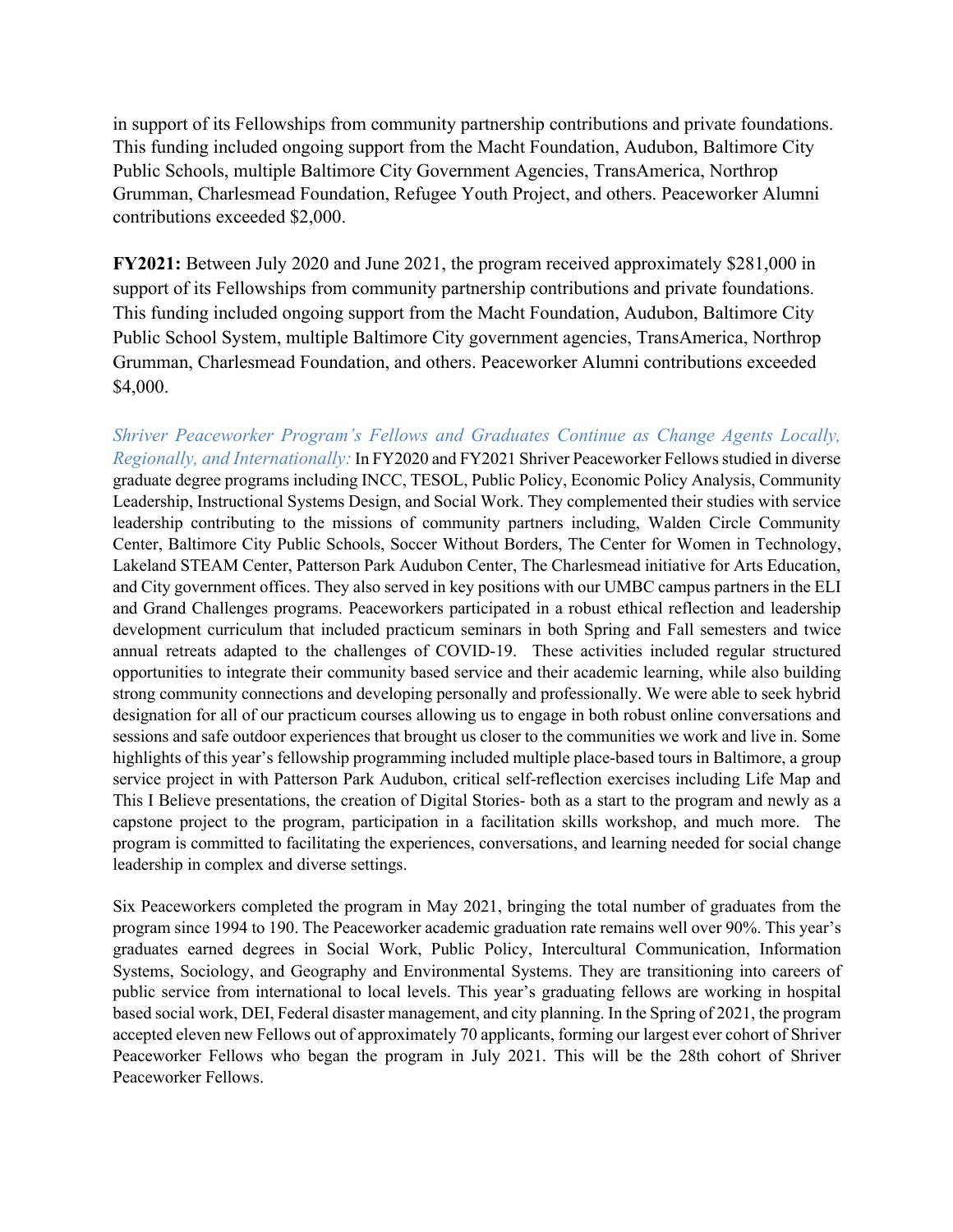*Programming and Special Guests/Events:* The Peaceworker program kicked off its FY21 program year with an online event welcoming our 6 new fellows. Colleagues from across the UMBC campus, community partners, and alumni located all around the world joined to welcome the new fellows and hear opening remarks from Director of the Peace Corps, Jody Olsen.

Peaceworker pivoted back from fully remote to hybrid classes and events as soon as possible in Summer 2020 and has continued this mixture of in person and synchronous remote meetings through the current Fall 2021 semester. We proposed, vetted, and approved a safe F2F structure for outdoor "Prac in the Park" seminars, allowing us to safely retain our high priority commitments to cohort and community building as well as community and place-based learning. We've been very proud of how we've balanced safety and high engagement through careful planning, preparation, and facilitation. Peaceworkers regularly meet in parks and neighborhoods in and around Baltimore (masked, distanced, and symptom free) for about 30% of our sessions (e.g., 5 of 15 weeks in semester). This on-location and in-person time complemented our remaining class sessions which were run through synchronous video format. The personal connections built during F2F meetings carried over, and we experienced full and interactive video participation in real time throughout the year. For our Peaceworker Fellows in 10 different graduate programs, our Prac have provided direct human and community connections to their graduate school experience. In many cases, we have been their single source of in-person experiences and relationships during their time in Baltimore. We did this successfully with a safety-first approach, and have had 100% retention of Fellows during this time.

Peaceworker turned the program's annual Progressive Dinner into a virtual international event. For 20 years Peaceworker has held an annual social and networking event featuring three evening stops at local Baltimore area Alumni homes. Traditionally, at each stop our hosting Alum preps a course (apps, dinner, or dessert), provides some history and context about their home community, and makes some introductions across cohort years and career pathways. This year, in a creative response to covid limitations, Peaceworker hosted a virtual event focused on non-local Alumni who chimed in to our WebEx space to give house tours and updates from their home locations. Alums from across the country (New England, Midwest, West Coast, and South represented) as well as around the globe (Indonesia, Thailand, South Africa, and Ecuador).

Peaceworker PRACs and regular events included visits to many local sites and communities and special visits with a number of regional community leaders including:

- Mark Shriver, Save the Children (and founder of Choice Program)
- Ed and Jo Orser (Ed is author of Blockbusting in Baltimore, and Jo is President of Friends of Gwynns Falls / Leakin Park)
- Jennifer Robinson, Executive Director of Friends of Patterson Park
- Ashley Minner, of National Museum of the American Indian
- Lee Jordan, Black Yield Institute
- Dani DePietro, Maryland District 46 (Del. Brook Lierman Office)

*Peace Corps Prep Recognizes Fifth Graduating Cohort:* In FY21, The Shriver Center and Shriver Peaceworker Program continued its Peace Corps Prep program for undergraduate students. UMBC's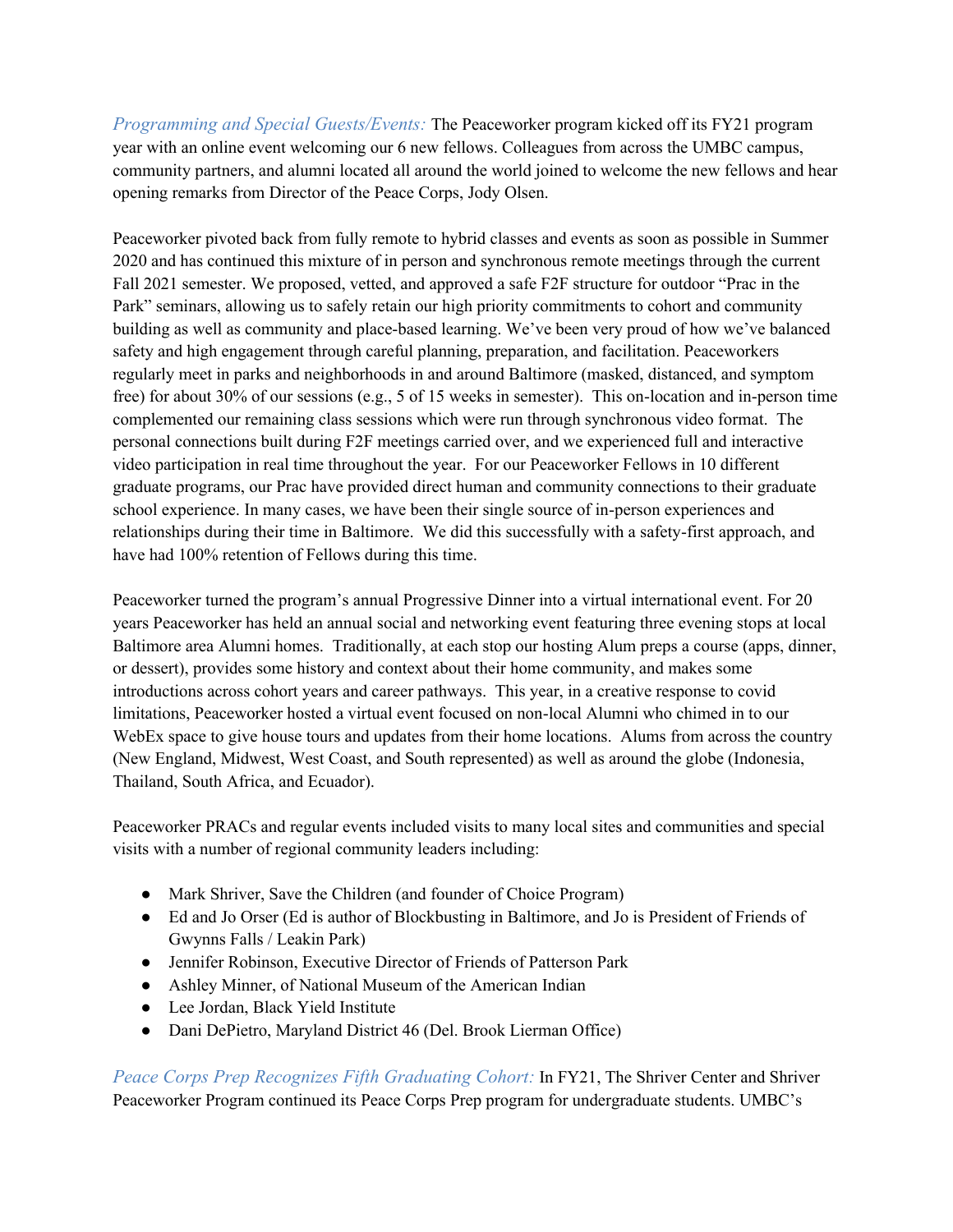Peace Corps Prep program graduated its fifth cohort, this year with just one graduate, despite the global withdrawal of Peace Corps volunteers. The graduate plans to work for a year and then apply to Peace Corps once the program is reopened. The recent graduate's work and experiences related to Peace Corps Prep were captured in an online portfolio demonstrating their knowledge, skills, and attitudinal growth. Two additional students participated in the Peace Corps Prep orientation in Spring 2021.

*Peaceworker Leadership Supports Engaged Scholarship:* In FY2020 and FY2021 Peaceworker Program Director, Dr. Joby Taylor continued serving in the following faculty capacities:

- Language Literacy & Culture Ph.D. Program, Affiliate Faculty
- University of Maryland Graduate Faculty, Regular Member
- Community Leadership Programs, Instructor and Faculty Advisory Committee
- Public Humanities, Faculty Advisory Committee
- Global Studies, Advisory Board
- Peace Corps Prep, University Liaison
- Graduate Program Directors Group, Member
- Baltimore Entrepreneurship and Leadership Network (BELN), Member

In addition to these ongoing roles, during this time Dr. Taylor advised capstone, thesis, and dissertation research projects with students in INDS (Undergraduate), INCC (Masters), ISD (Masters), CLDR (Masters), and LLC (Ph.D.) programs. He developed curriculum and instructed multiple core courses within the Community Leadership Program (CLDR) and also led the development and implementation of a new series of 1-credit skill-based courses for the program. Dr. Taylor continues to develop and lead numerous place-based pedagogical experiences, leading diverse UMBC program groups on outings exploring layered cultural histories underpinning current social change dynamics and discourse. He is a regularly called upon resource across UMBC campus for other scholarship areas including researcher reflexivity and positionality, community-engaged learning and scholarship, partnership development, public scholarship, conceptual metaphors and applied linguistics, service learning, and more. He has been one of the early faculty members making regular and strategic use of UMBC's Lion Brothers classroom in Baltimore City, leading core course instruction, staff meetings, and numerous neighborhood tours and outreach during these two years. During this period he participated in Shriver Center's Truth Racial Healing and Transformation work, integrating TRHT values and practices into Peaceworker and CLDR programs and collaborating on Shriver Centers Anti-Racism Statement. He also led a year-long process culminating in the Shriver Center's statement on Community Partnership Values, Principles and Practices. In close collaboration with both Peaceworker and CLDR leadership teams, he is working to develop and integrate innovative program structures including: Vision, Mission, Values statements; Curriculum Maps, KSA Learning Goals (i.e., knowledge, skills, and affective learning); Digital Portfolio assessment tools; and new engaged scholarship products emerging from close mutual community collaborations.

In FY21, the Peaceworker Program Associate Director, Charlotte Keniston, supported two cohorts of Peaceworker fellows in their service placements with UMBC campus entities, local government agencies, and area nonprofit organizations. Charlotte continued her Ph.D. program at UMBC in Language, Literacy, and Culture, completing her coursework and embarking upon the comprehensive exams. She is researching the use of storytelling in social change movements in community based settings. She participated in the IARSLCE and Imagining America Conferences, as a presenter at both, furthering the Center's engagement with strategic national organizations. She is currently co-authoring a book chapter with other UMBC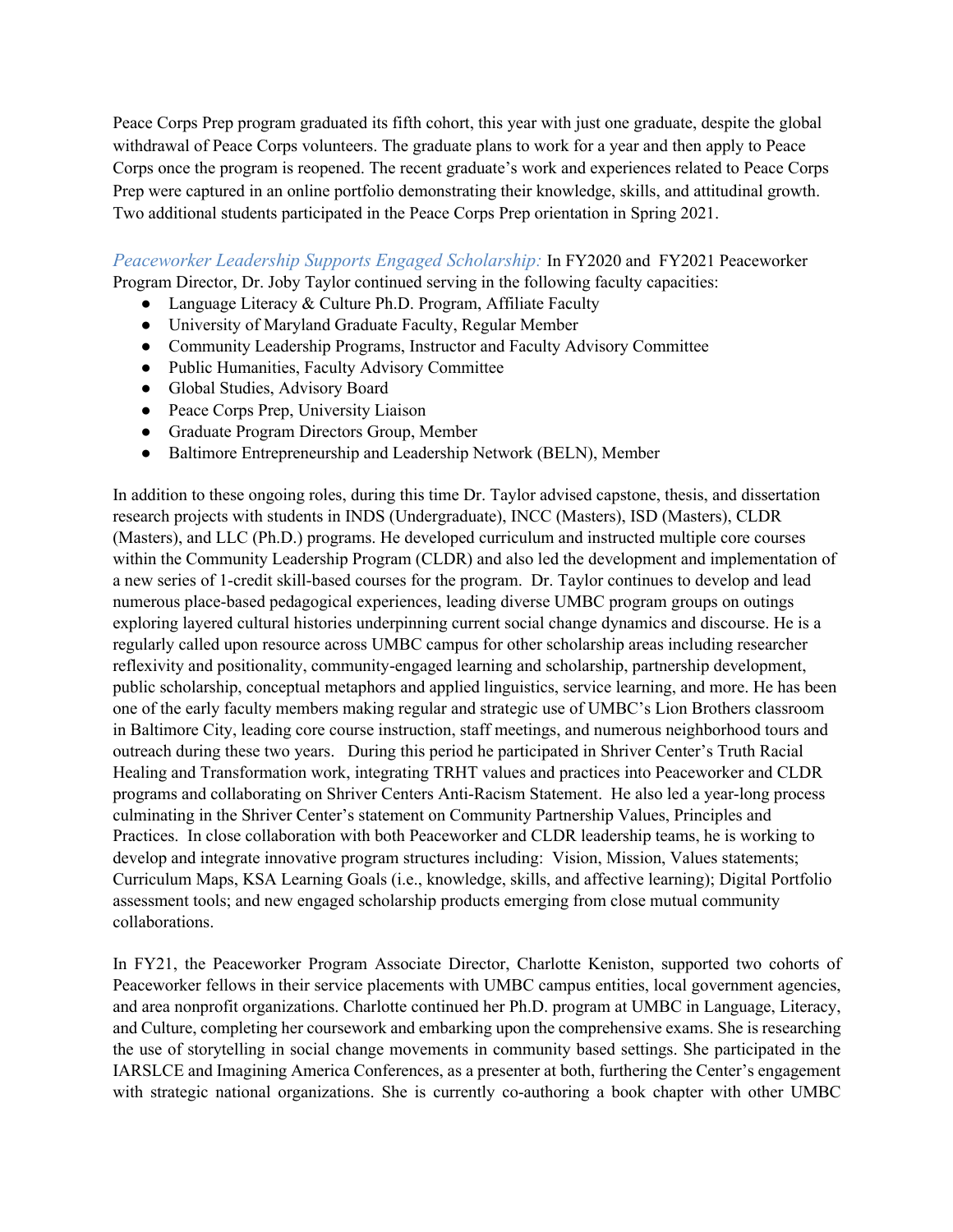colleagues on collective storytelling efforts and co-editing a digital collection for the forthcoming *Story Work for a Just Future (2022)*.

Charlotte participates as a key member of the UMBC Digital Storytelling working group, guiding a twoday digital storytelling workshop for UMBC staff, faculty, and students and members of the Dresher Center's Inclusion Imperative (faculty from HBCUs). Charlotte co-led a digital storytelling workshop for community partners of The Shriver Center during the Spring of 2021; the workshop was a result of conversations with Shriver Center staff who identified video production as a need community partners had expressed that could be met despite the limitations of the COVID-19 pandemic. During the summers of 2020 and 2022 Charlotte led groups of Public Science and Public History students in utilizing Digital Storytelling to reflect on their experiences in their field. Stories from the workshops mentioned can be viewed on the UMBC digital storytelling website.

Charlotte is collaboratively leading a listening tour, The Public Stories Lab, funded by the Jodi Crandall fellowship and the BreakingGround Fund at UMBC, which is intended to explore the possibility of expanding and institutionalizing engaged storytelling work happening at UMBC.

In June of 2021, Charlotte was selected to participate as one of the inaugural fellows of the Baltimore Field School, funded by the Mellon Foundation.

#### *Public Service Scholars Programs:*

- 2019 Program:
	- 50 participants placed in government and nonprofit internships across 4 programs
	- Weekly seminars, events, and trips
	- Cumulative projects including 20 fellows presenting policy proposals to members of the Governor's Cabinet.
- COVID-19 Pandemic
	- Engaged in a strategic framework process including reps from all stakeholder groups;
	- Integrated TRHT and Partnership doc values and principles into framework
	- 5 law students were funded in a modified version of the Sondheim Public Service Law Fellows program, participating in remote internship they secured
	- Governor's Summer Internship Program, Sondheim Nonprofit Leadership Program and MDOT Fellows program were suspended for SU20. 2020 selected participants were invited to defer to SU2021 program or a modified version offered in FA20 and SP21
- FA20 Modified program
	- 5 participants placed in government and nonprofit internships
	- Added LinkedIn articles, digital stories, and equity reflection
	- Communication maintained with weekly meetings
- SP21 Modified Program
	- 12 participants placed in government and nonprofit internships
	- Added LinkedIn articles, digital stories, and equity reflection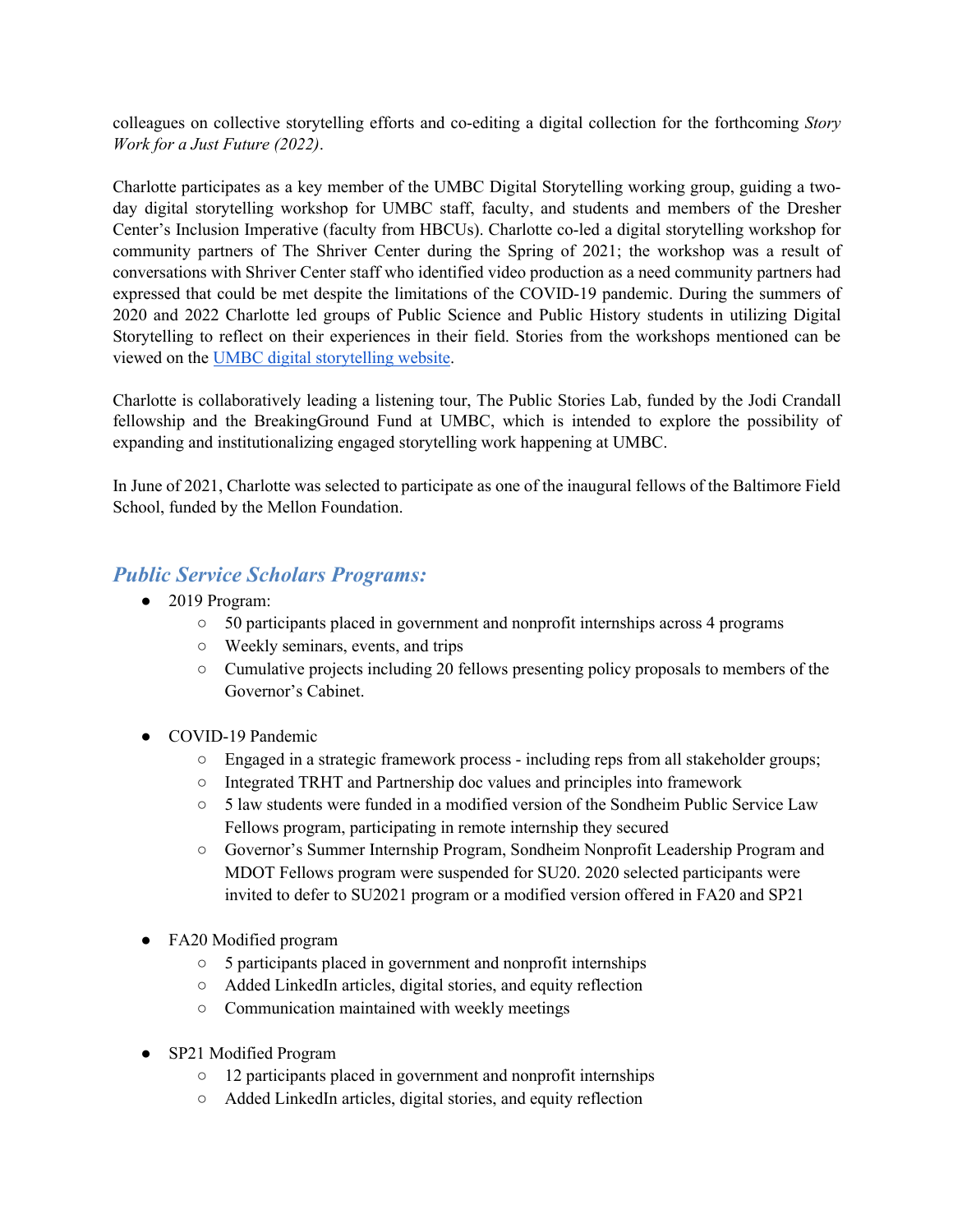- Communication maintained with weekly meetings
- SU2021
	- All remote programming, including 4-day orientation and weekly meetings
	- 41 participants in a mix of remote, in-person, or hybrid internships in the state government or nonprofit sectors
	- Redeveloped the typical group project component, including 21 GSIP fellows presenting policy proposals to members of the Governor's Cabinet.
	- Added a policy proposal project to the MDOT Fellows program which included 7 students presenting their proposals to two Deputy Secretaries of MDOT

The newly implemented equity reflection project asked fellows to engage in a multi-step reflection process which explores their own relationship to social justice and equity. Additionally, they explored and reflected on social justice and equity as they showed up in the policies and practices of their internship broadly, and in their individual projects. They identified an Equity Partner at their internship site with whom they could learn about the organization's efforts and discuss their observations. Finally, they reflected on the overall process experience and how it impacts their ideas about social justice, equity, and their own leadership and developed a reflective paper and creative output.

*The Choice Program at UMBC*: (see full FY2020 Annual Report as PDF attachment) The Choice Program at UMBC offers a community-based, family-centered, comprehensive case management model that aims to reduce the number of youth in detention in Maryland. Choice provides programming in intensive advocacy, workforce development, and college and career readiness; connecting young people to the resources and support they need to successfully reach their goals. Choice serves young people in their homes and communities, in their schools and on the job; aligning with the state's race and ethnic disparities (RED) strategy and its focus on reducing the percentage of youth of color who are detained and in inappropriate detentions. Choice continued to provide high quality, high impact services in three youth-serving programs throughout the global pandemic and the period of statesanctioned racial violence: intensive advocacy, jobs and education. Choice's recent model shift from monitoring to mentoring was implemented in FY 20 (highlights are featured in the attached annual report). The focus on youth-centered service planning as the primary method of intervention and support aligns with best practices in youth development rooted in culturally-responsive, trauma-informed practices. This service delivery model promotes equity and anti-racism. In late August and early September 2020, Choice was in the spotlight as one important publicly-funded effort to promote healthy youth development and to end the over incarceration of young people of color in Maryland. President Hrabowski and Department of Juvenile Services Secretary Sam Abed co-authored an op-ed in the *Baltimore Sun*: "UMBC president: We must end the over-incarceration of youth of color." And, local public radio hosts Tom Hall and Karsonya Wise Whitehead interviewed President Hrabowski, Secretary Abed, and Eric Ford on Midday (WYPR) and Today with Dr. Kaye (WEAA) respectively..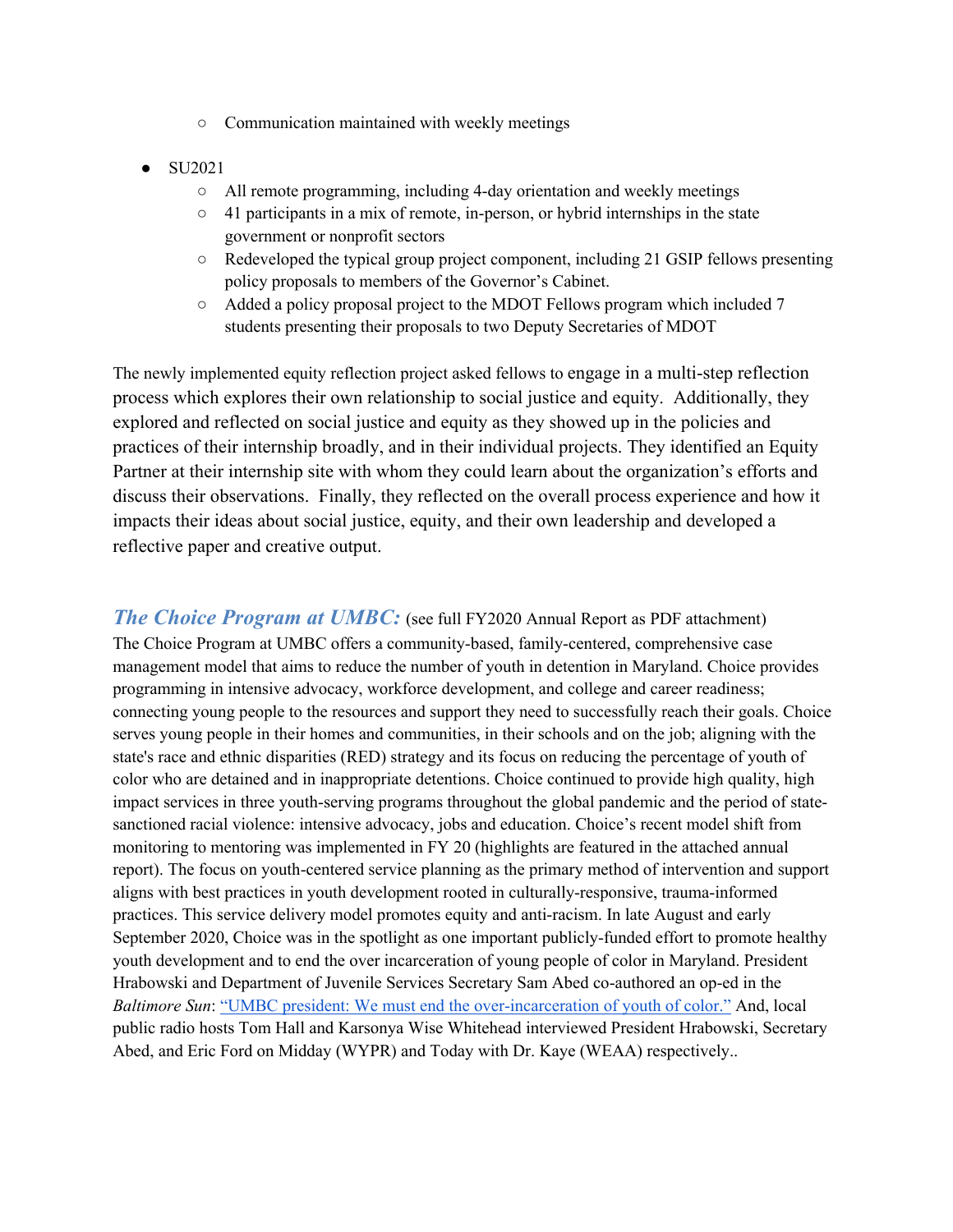The Choice Program has been working with youth and families involved in Maryland's Department of Juvenile Services for nearly 35 years. In FY21, AmeriCorps members and staff served 846 young people and their families through the Intensive Advocacy (IA) teams. IA provided critical one-on-one contact, mentoring, and advocacy to young people involved in the youth legal system. Given the racial and ethnic disparities in Maryland's legal systems, Choice serves primarily Black and Latinx young people ages 8- 18 years old. Choice mentors support young people to remain in their communities and not to receive new charges or arrests during their tenure in the program. During COVID-19, mentors offered remote services via videoconferencing, phone calls, text messages. AmeriCorps members and young people engaged in activities that included, for example, goal setting and acquisition, know-your-rights workshops, arts and crafts, video games, self-care sessions, and homework help. In FY 21, Choice staff and members had 21,938 youth contacts, 7,925 family contacts and 4,746 activities (90% of youth participated). There were also 1,370 (80% of youth) goal oriented service plans completed. Program-wide, 169 Choice youth participated in community service activities, resulting in more than 2,700 hours of community service. When AmeriCorps members identified critical needs like food access, vital documents, furniture and clothing, they brokered resources.

Young people participated in Choice Jobs' workforce training. In FY21 Choice Jobs program provided training for 390 young people, ages 10-24. This training consisted of a six-session curriculum-based job readiness course. Through virtual classes, young people acquire and hone hard and soft skills needed to obtain, retain, and advance in employment. During the pandemic because of the ability to provide remote instruction, Choice expanded the service catchment area beyond the Baltimore catchment area to include Howard, Montgomery and Prince George's counties. Choice was able to reach 73% more young people in FY 21 (a year of full remote services) than FY 19 (a year fully in person). The Choice Jobs team offered our workforce development curriculum in a virtual format in two public vocational Baltimore City high schools. Participants received a small stipend upon completion. Choice Jobs continued to build a network of partners including local, leading arts-organizations like Art with a Heart and Baltimore Youth Arts. Young people who successfully completed Choice Jobs programs were placed in subsidized externships at these organizations. Additionally, a partnership with No Boundaries Youth Organizers provided jobs training including no cost ServSafe certification, an important credential for food services and preparation. Choice Jobs' leadership team hosted three competitions of pitch parties for young people to present business plans to Choice staff and local workforce professionals. The sessions were hosted virtually and resembled the popular television program SharkTank. Young people prepared for these events by studying entrepreneurship. Radio One, an Urban One Company, featured Choice Jobs in a series of public service announcements alongside Seedy Nutty, a local, youth-serving social enterprise and Wide Angle Youth Media. The campaign--sponsored by I Care--was shot on location at Flying Fruit's kiosk location and featured PorkChop, Baltimore club music legend and 92Q deejay.

Education program staff provided career and college coaching with 30 students at Ben Franklin High School in Baltimore City. They also hosted virtual programs with undergraduates from UMBC and Loyola University. Education programming also included Creations at the Coffee House, an afternoon of virtual arts programming and ArtRising, a series of workshops via Instagram. Education coordinators deepened relationships with young people to solidify Choice's Youth Advisory Board. YAB members collaborated with UMBC professors Erika Fountain and Dillon Mahmoudi to examine how young people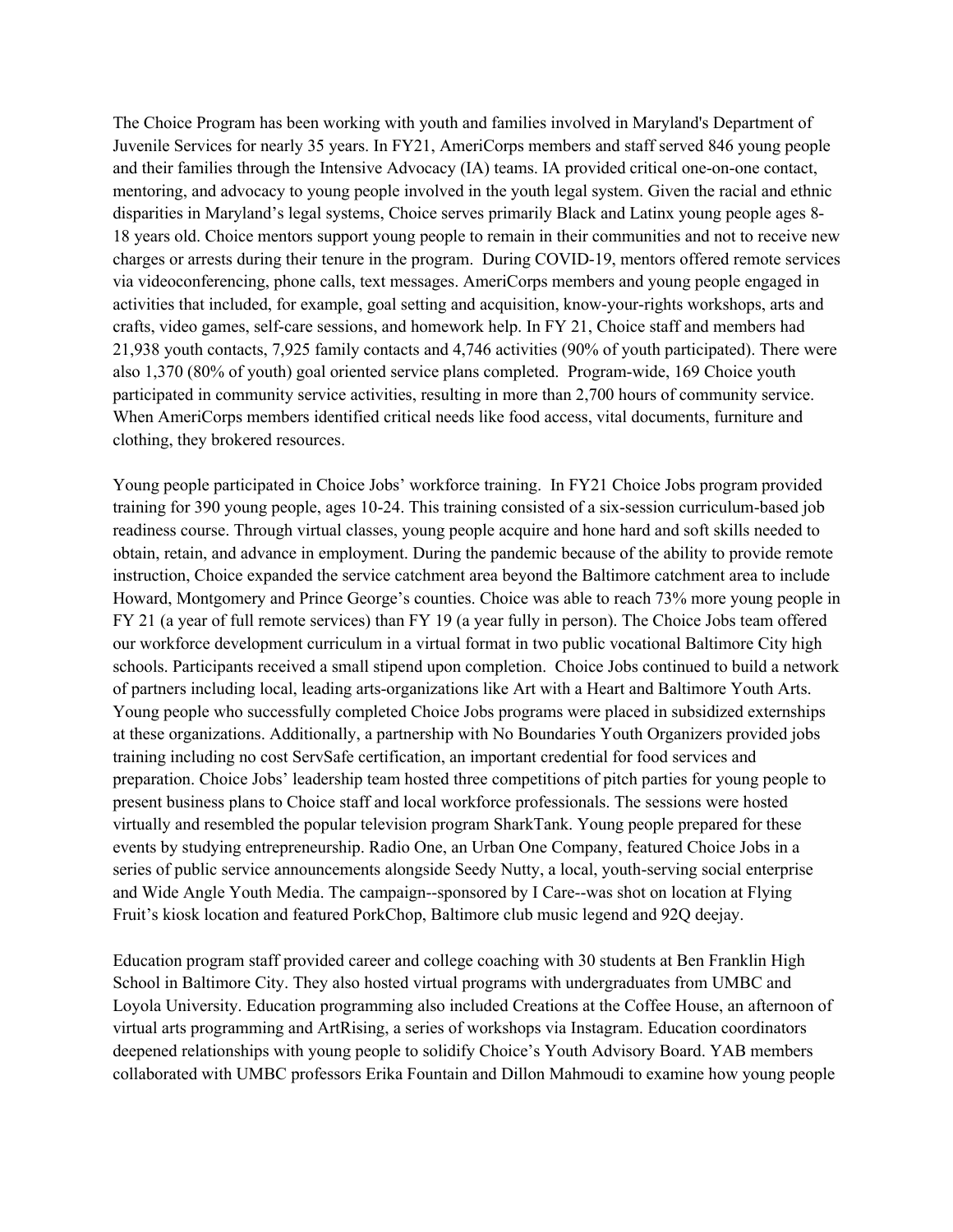involved in the youth legal system are required to navigate Baltimore City and Baltimore County in order to meet court compliance requirements, and the transportation and support available for them to do so.

Choice AmeriCorps Members continue to serve across central Maryland: in FY21, 35 members completed more than 39,000 hours of service in communities throughout Baltimore City as well as Baltimore, Howard, Montgomery, and Prince and George's counties, engaging 850 youth and their families. In 2021, America's Service Commission (ASC) recognized Choice as an AmeriCorps program who responded swiftly and effectively during the pandemic. ASC's publication, *Innovative State Service COVID-19 Response Programs*, highlighted 79 exemplary programs.

Choice Program hosts up to 36 AmeriCorps slots, as a member of the Governor's Office on Service and Volunteerism. (GOSV is led by Nicki Fiocco, a UMBC alumna). After completing a year of service, many AmeriCorps Members pursue additional degrees (many at other University System of Maryland institutions including professional schools at University of Baltimore and University of Maryland, Baltimore). Others enter the workforce as leaders and change agents throughout the Baltimore and D.C. metropolitan regions. GOSV recognized Choice leaderships' expertise: Eric Ford, director, presented on "Equity in Service" during their statewide Spring JAM (Journey AmeriCorps Maryland).

Eric Ford, director, is a leader in American Association of College and Universities' (AAC&U) nationwide effort to prepare the next generation of strategic leaders and thinkers to break down racial hierarchies and dismantle the belief in the hierarchy of human value. The Shriver Center is UMBC's Truth, Racial Healing, and Transformation Campus Center. He hosted healing circles with senior level staff at UMBC and colleagues at Spelman College. Ford served as a mentor and workshop facilitator for AAC&U's Truth, Racial Healing and Transformation Campus Center Institute June 22-25, 2021. Ford published, "Building the Racial Equity Ecosystem for Sustainable Change" in *Change: The Magazine of Higher Learning* (with Tia Brown, and, Goosby Smith). He also published "Shaped by Shriver", an article for Sargent Shriver Peace Institute's blog. In 2021, UMBC formally supported a congressional resolution to establish a United States Commission on Truth, Racial Healing, and Transformation (TRHT). Eric Ford and Frank Anderson were featured in the "Call and Response" issue of UMBC Magazine. National coverage of ongoing state-sanctioned violence demanded the public's attention. Choice, as led by Eric Ford, was especially well-poised to provide expertise on matters of the history of racial harm and the possibilities for racial healing. Ford represented Choice and Shriver in two university-wide townhalls: *Truth Racial Healing and Transformation* (October 2020) and *The Three Pandemics: Three Conversations* (March 2021). And he shared his autobiographical story during UMBC's Grit X 2021 Talk: *Mentee to Mentor*

In October 2020, Eric Ford and Kelly Quinn, deputy director, launched Systems Change, a series of monthly conversations about Choice's advocacy at local, regional, state, and national levels. Part assembly and part briefing, Ford and Quinn update the Choice, Shriver, and the larger campus community about policy advocacy. Choice participated in a wide array of reform efforts regarding such issues as police free schools and school discipline; youth detention; and charging children as adults. Ford and Quinn, along with Jacqueline Winning, service coordinator, served on Governor's Hogan's council and statewide/local coalitions with like-minded nonprofits and community-based organizations conducting one-on-one meetings with elected officials, direct testimony at public hearings, and letters of support.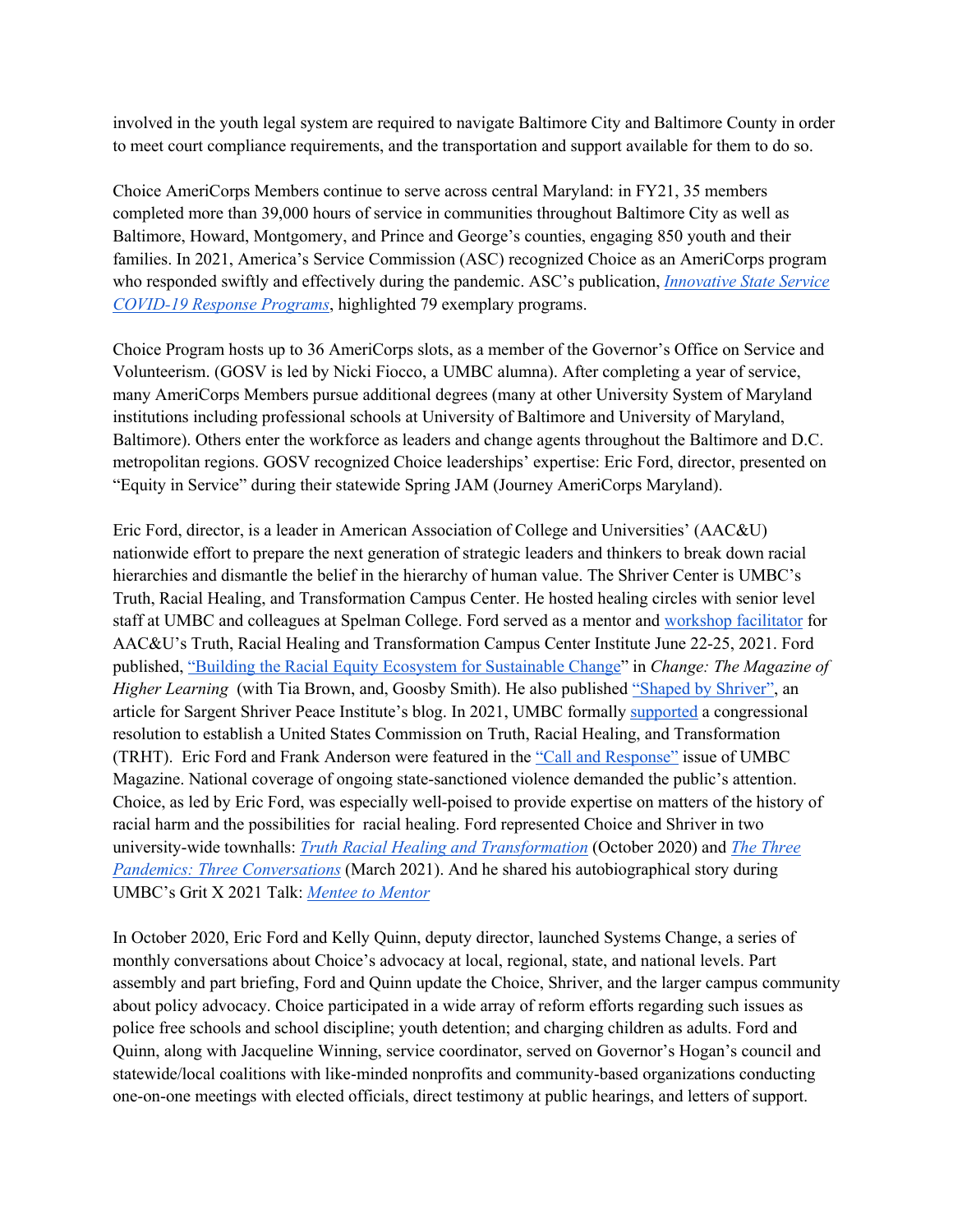Closer to home, Ford and Quinn served on Inclusion Council committees regarding restorative processes, hiring practices, communications, and standardized testing requirements.

The Choice Program secures financial support from federal, state, local public and private sources.

- Maryland's Department of Juvenile Services committed more than \$2.8 million for case management throughout central Maryland in FY 20 and level funding in FY 21.
- Northrop Grumman's \$600,000 commitment through FY22 addressed college access initiatives at Benjamin Franklin High School and other city schools.
- Family League of Baltimore City \$380,000 grant provided case management and diversion services for young people between 14 and 17 years old.
- Marguerite Casey Foundation's final \$200,000 gift continued youth programming including leadership development and youth stipends, as well as professional development training for staff and AmeriCorps members.
- Starbucks Foundation \$18,000 gift in FY 20 and 21 to the jobs program ensured a major refurbishment of the Flying Fruit kiosk in Baltimore's Inner Harbor, a significant tourist destination. These funds also support youth salaries at our social enterprises.
- \$236,000 from the Annie E. Casey Foundation grant provides support for social enterprises, job training and job placement.
- \$180,000 from Maryland's Governor's Office of Crime Control and Prevention enabled workforce development and job placement for young people ages 8-18.
- \$75,000 from Baltimore County government underwrote AmeriCorps member stipends, staff salaries, youth programming and professional development. \$27,7200 from the Governor's Office on Service and Volunteerism for AmeriCorps member administrative support
- The American Association of Colleges and Universities awarded Choice \$30,000 for Truth, Racial Healing and Transformation programming for FY 20 and 21.
- The Meyerhoff Family Foundation's gift of \$100,000 enabled Choice to retire debt incurred during the expansion of the social enterprises, and offer organization-wide training in anti-racism.

# **Grants, Contracts, and Gifts**

### *The Shriver Center Generates Significant Support:* In FY2020 and FY2021, the Shriver

Center received over **\$4 million** in contracts, grants and gifts each year from **nonprofit, private, and public sector organizations** to support Center initiatives. The Center also generated income through: the Choice Jobs Program Flying Fruit stand, kiosk, and café located at Camden Yards, the Inner Harbor, and the University of Baltimore School of Law, respectively.

*Grant/Contract/Gift Supported Engagement:* Grants, contracts, and gifts for which Shriver Center staff took the lead in FY2020 and FY2021 included: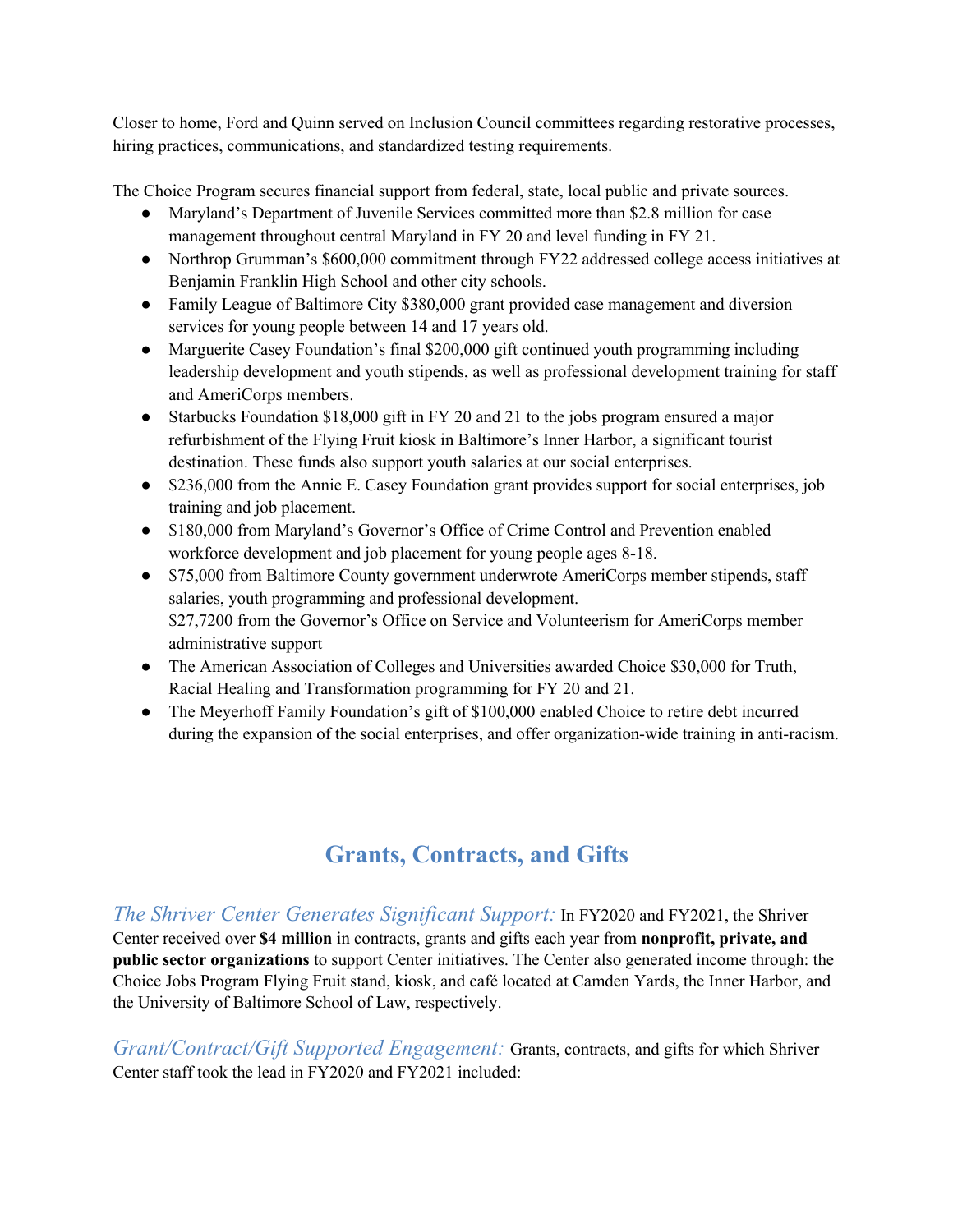- MD Department of Juvenile Services for the Choice Program awarded \$2,862,04, each fiscal year
- Starbucks for the Choice Program- awarded \$20,000 & 15,000 FY2020 & FY2021
- Marguerite Casey Foundation for the Choice Program  $-3$  years  $\omega$  \$200,000/yr. FY19 FY22
- Annie E. Casey Foundation for the Choice Program- awarded \$236,600 FY2020-FY22
- Baltimore County Government for the Choice Program awarded \$75,000, each fiscal year
- Governor's Office on Service and Volunteerism for the Choice Program awarded, \$21,954 FY2020 and \$27,720 FY21
- Northrop Grumman for the Choice Education Program awarded 3-years, \$200,000/yr.FY19 FY22
- Baltimore Workforce Funders Collaborative for the Choice Program- awarded 3 years,  $\omega$  \$32,000 -FY18 - FY21
- Governor's Office of Crime Control and Prevention for the Choice Program awarded \$180,000 FY21
- Family League of Baltimore City for the Choice Program awarded \$385,692 FY21
- Governor's Office and MDOT for Public Service Scholars Programs awarded, \$208,712, each fiscal year
- American Association of Colleges & Universities awarded \$21,000 FY2020 FY21
- Baltimore City Public Schools for the Peaceworker Program awarded \$51,197 FY20
- The Peaceworker Program secured approximately \$265,000 in support from community partners and foundations, including Macht Foundation, Baltimore Office of Homeless Services, Aegon/Transamerica, Audubon Society, Strauss Foundation, Crane Foundation, St. Vincent DePaul Baltimore, among other sources

### **UMBC Resources**

*Support for Center Initiatives/Overhead Support:* In FY2020 and FY2021 combined, UMBC invested \$1,982,973.00 in the Shriver Center. The Center's grants and contracts generated over \$400,000 in Indirect Costs, and \$5.6 million in salaries and benefits, including 14 FT Peaceworker Graduate Assistantships; 58 Governor's Summer Internships, Sondheim/Maryland Non-Profit Internships, and Sondheim/Maryland Non-Profit Law Student Internships; 7 Maryland Department of Transportation Internships, and 68 Service-Learning Interns/Student Coordinators.

*Space:* The Shriver Center has occupied a suite of offices, including three conference rooms, on the 1<sup>st</sup> Floor of the Public Policy Building since January 2003.This location is ideal, giving students convenient access to our offices from residence halls, The Commons, the Library, and other areas of campus. Shriver also benefits from sharing space in a building that houses academic departments and programs with which we have existing collaborations and partnerships such as the Department of Political Science (e.g., Public Service Scholars), the Sondheim Public Affairs Scholars Program (e.g., Service-Learning & Community Engagement, Peaceworker Program), Department of Sociology, Anthropology, and Public Health (e.g., Service-Learning & Community Engagement, Peaceworker Program, Choice), the School of Public Policy (e.g., Peaceworker Program), and the Center for Social Science Scholarship (e.g., engaged scholarship). Our current suite of offices accommodates program, administrative support, and budget staff members representing all of the programs and units of the Center. A significant number of staff also work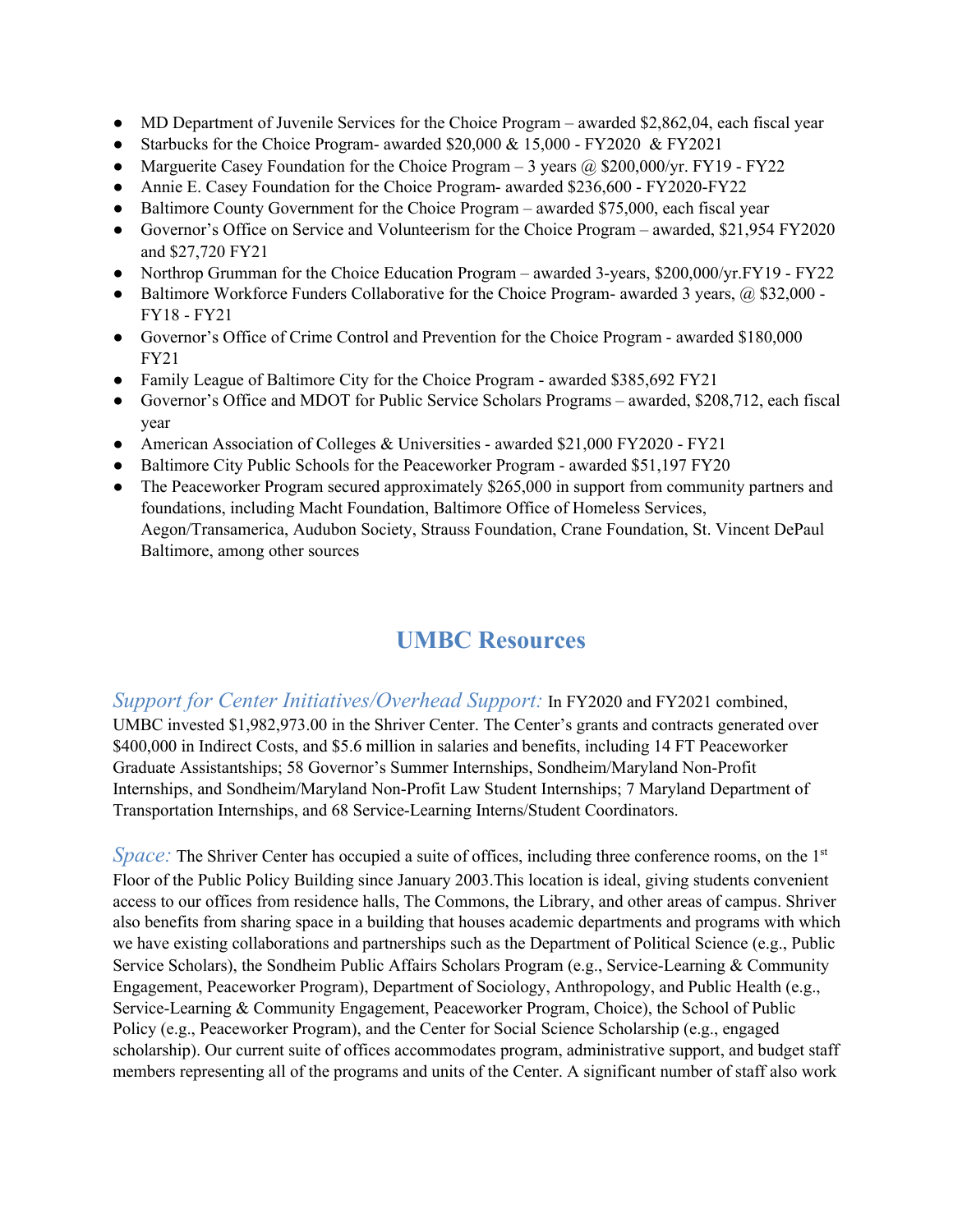off campus with our Choice Program in offices in Baltimore City, Baltimore County, Howard County, Prince George's County, and Montgomery County.

*Funding:* In Fiscal Years 2020 and 2021 combined, the Center secured over \$8 million in support from contracts, grants, and gifts from government agencies, nonprofits, foundations, and social enterprise revenue as well as more than \$1.98 million of support from UMBC. More than 80% of the Shriver Center's funding originated from organizations external to UMBC and included agencies such as: Maryland Departments of Juvenile Services and Transportation, and the Governor's Offices on Service and Volunteerism and Crime Prevention, Youth & Victim Services; Baltimore City Public Schools and Baltimore County Government; the Macht, Aegon Transamerica, Annie E. Casey, Marguerite Casey, and Charlesmead Foundations; and the Audubon Society.

*Faculty and Staff:* In Fiscal Years 2020 and 2021, each year, the Center supported 83 full-time staff positions across all programs and units (i.e., Choice Program, Service-Learning & Community Engagement, Peaceworker Program, Public Service Scholars, Business & Technology Services, Administrative Leadership, Administrative Support) and two part-time staff positions - all funded by the State, gifts, and grants. Additionally, the Center supported UMBC undergraduate and graduate students as graduate assistants, student coordinators, and interns and 48 other students as fellows on behalf of the State through our Public Service Scholars Programs. Two Center staff members hold affiliate status in academic departments and teach credited courses on an on-going basis. The Center built and maintained on-going relationships and partnerships with more than 60 faculty, administrators, and staff from across the campus. These collaborations involved: research projects and grant proposal preparation/collaboration, applied learning courses, and work group efforts related to PreK-14 partnerships, applied learning research, and affective competency and student learning outcomes development.

### **Opportunities and Challenges**

*Challenges:* The primary challenge during FY2020 and FY2021 was the COVID-19 pandemic and other social and economic crises:

- As experienced by all of us, the COVID-19 pandemic posed (and is posing) an urgent and extraordinary challenge to our way of doing our work and our way of life. Within days of the initial shutdown in March 2020, Shriver Center staff were working with each other and our partners to shift our work from fully in-person to fully virtual. This process continued throughout the rest of 2020 and 2021. Along the way, staff modified and improved their processes and practices to meet the interests and needs of partners and to continue to sustain the quality and integrity of programs and services.
- Staff members have had to manage work-life balance like never before, while maintaining their mental and physical health and that of their family members in the context of multiple crises. This situation has been difficult and, for some, has taken a toll on their physical and mental/emotional well being. Throughout the pandemic, our focus and priority has been on being as flexible as possible to ensure the best health outcomes possible for everyone.
- Staff members have committed a substantial and significant amount of time and effort to ensuring the quality and integrity of programs and services have been maintained despite the current challenges. This process includes maintaining effective and, in some cases, putting into place new modes of communication with partners, being innovative and creative in working with partners to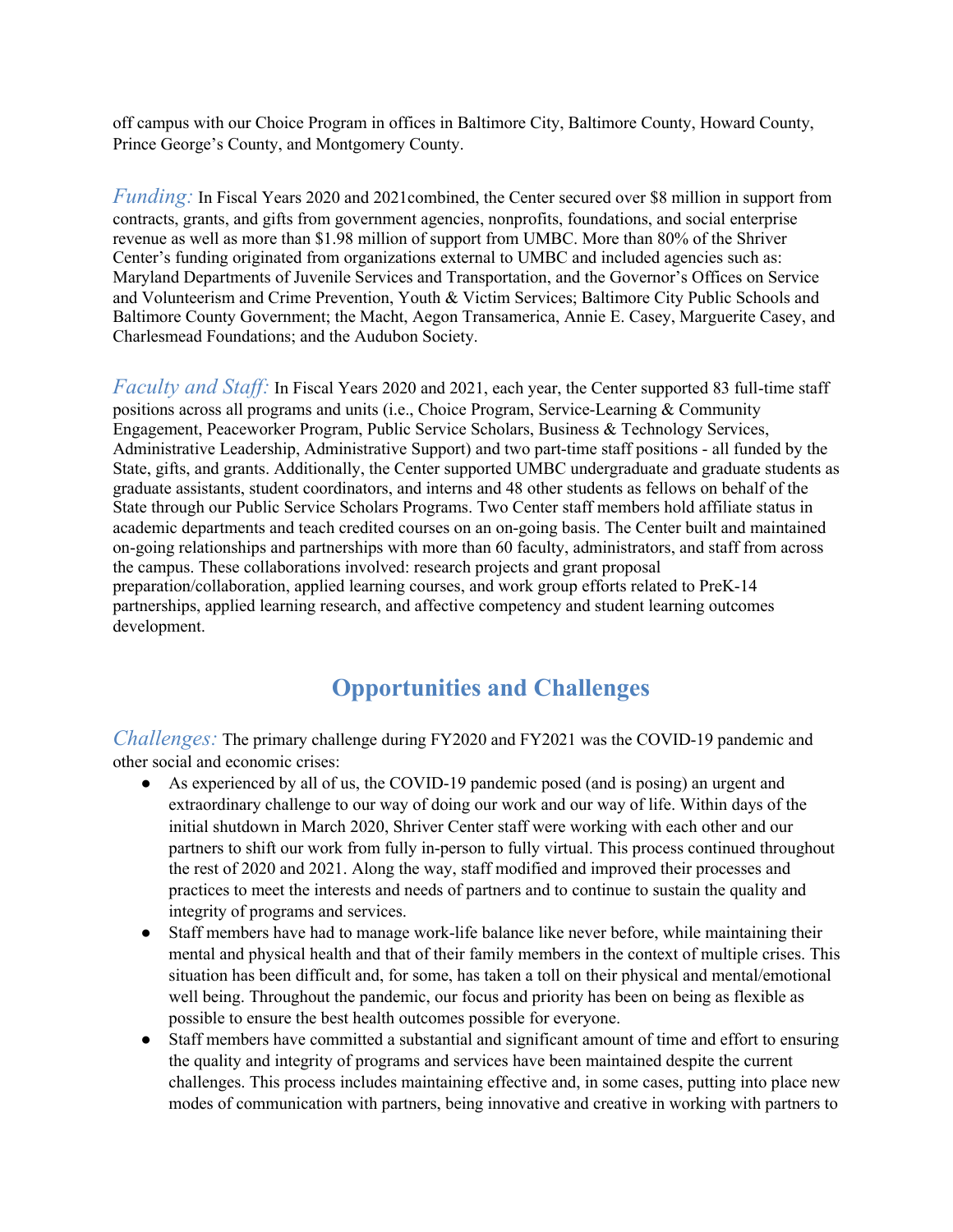create new types of experiences that are mutually beneficial for all involved, and effectively managing rapidly and continuously changing processes, policies, protocols, practices.

• Some of our programs have high numbers of students and staff who relocate to the area specifically to participate and contribute to our mission-driven work. The increasing costs of living in the Baltimore area (particularly housing costs) combined with the ongoing challenges of safely returning to full face-to-face work, present challenges to our recruitment and retention of these key individuals.

*Opportunities:* We have learned much in the past two fiscal years. The challenges of the COVID-19 context and the racial injustices and social inequities brought to the forefront facilitated discussions, processes, and practices that will be continuously improved, integrated, and sustained as we move forward. Some examples include:

- Putting into place more effective and new ways to communicate with on- and off-campus partners (e.g., using virtual tools like WebEx, Zoom, Jamboard, DocuSign, Blackboard Ultra, Panopto. WeVideo, IMovie);
- Creating different ways for students to engage with partners including fully virtual and hybrid experiences, which engages students who may have not previously participated;
- Offering students community-engaged experiences focused on different needs of partners as they modify their own work in the current COVID context (e.g., capacity building activities);
- Engaging with community-based young people in a variety of in-person, virtual, and hybrid ways to continue to deliver services and to mentor, train, and advocate for these youth.
- Engaging with undergraduate and graduate students in a variety of settings and ways to facilitate a sense of belonging and community, even if they are interacting with masks on or remotely.
- Increased skill and comfort with online synchronous video conferencing has allowed us to be more inclusive of our non-local alumni. We will continue to develop events and communication structures that create connection between a globally dispersed community of alumni.

# **Goals & Objectives**

### *Goals & Objectives:*

- Full integration of TRHT/anti-racist and partnership values and practices across the Center, our programs, and the campus by:
	- Continuing to integrate TRHT/anti-racist and partnership values and practices across the Center and our programs;
	- Continuing to engage in discussions and activities with other departments and programs (e.g., OEI; McNair Scholars Program) for integration of TRHT/anti-racist and partnership values and practices across the campus.
- Explore new and enhance existing collaboration and partnership opportunities on campus by meeting with and developing action plans with other departments (e.g., Center for Global Engagement, Provost's Office focused on the Carnegie Foundation's Community Engagement classification, Faculty Development Center focused on Affective Functional Competency development);